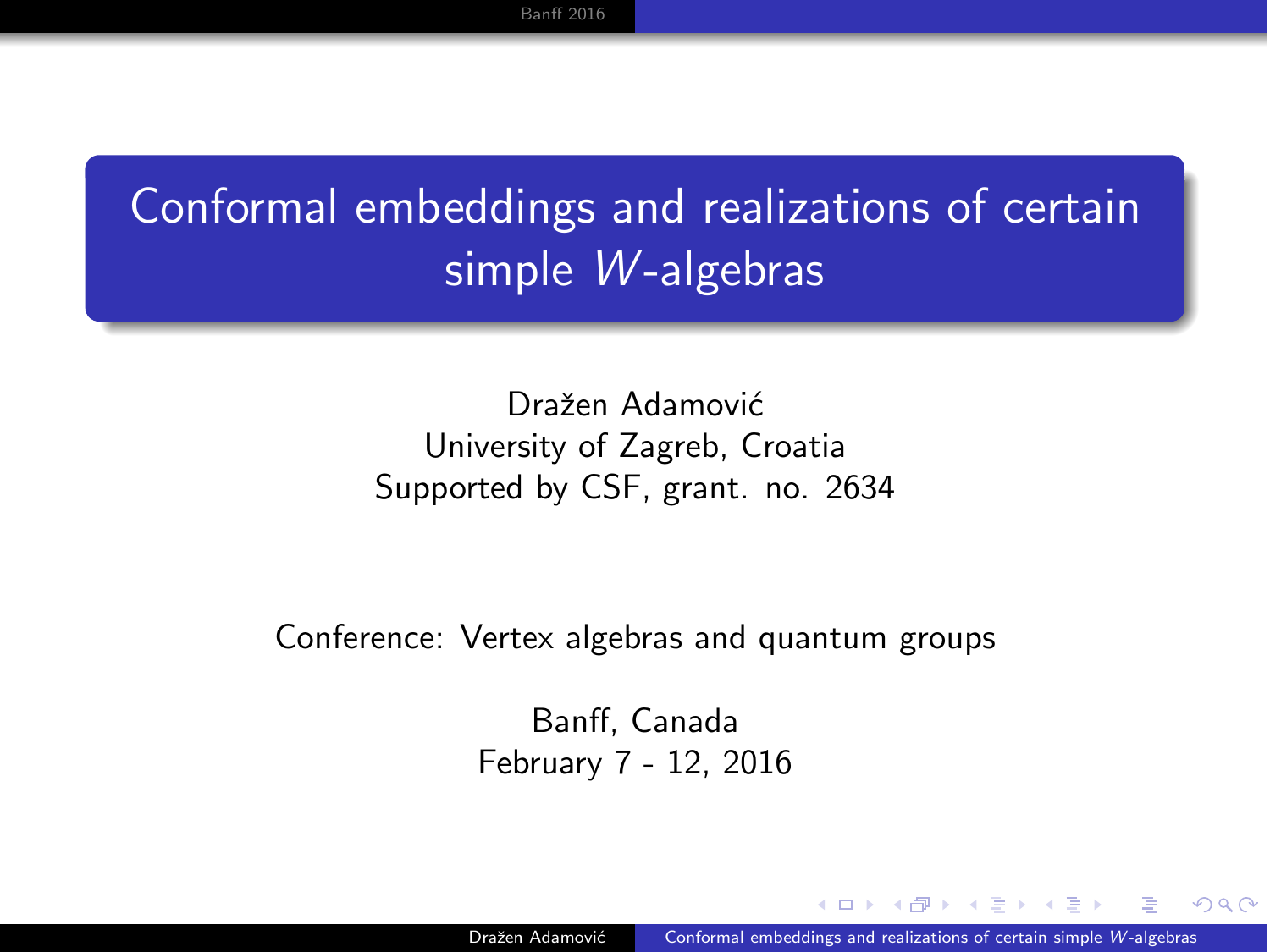- <span id="page-1-0"></span>• Vertex algebras, affine vertex algebras, affine *W*-algebras
- **o** Some affine fusion rules
- Conformal embeddings of affine vertex algebras into *W*-algebras: (joint work with V. Kac, P. Moseneder-Frajria , P. Papi and O. Perše.)
- Explicit realization of certain affine and superconformal vertex algebras and their modules.
	- (D. Adamović, Transform. Groups (2015))
- Connection with W-algebras in LCFT

 $209$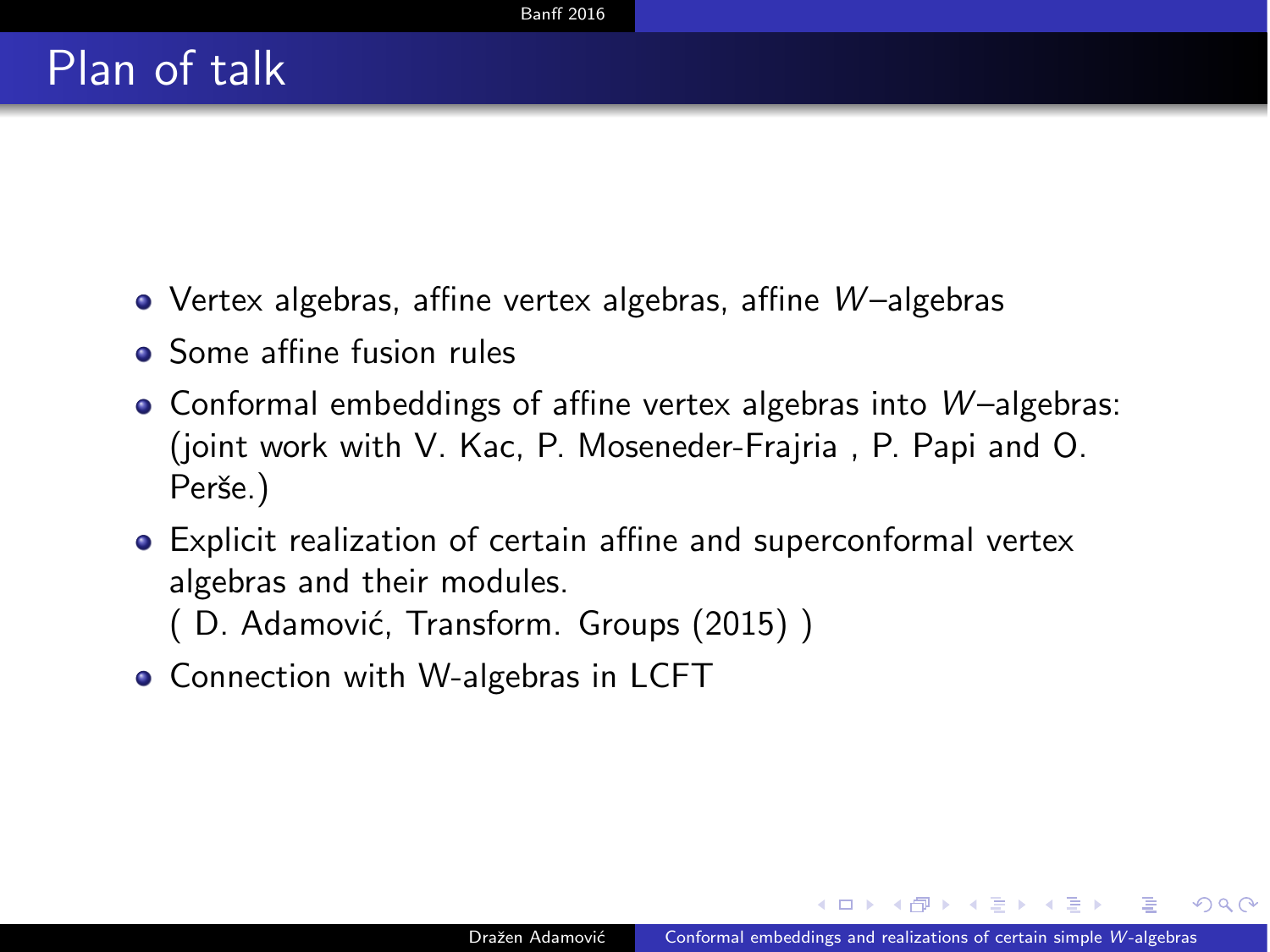#### Notations and terminology

- $\bullet$  g simple Lie (super)algebra over  $\mathbb C$
- $V^k(\mathfrak{g})$  universal affine VOA of level *k* (*k* is not critical)
- $V_k(\mathfrak{g})$  simple quotient of  $V^k(\mathfrak{g})$
- $\bullet$   $\omega_{\text{sur}}$  Sugawara Virasoro vector in  $V_k(\mathfrak{g})$  of central charge

$$
c(sug) = \frac{k \text{sdimg}}{k + h^{\vee}}.
$$

• Let *V* are VOA with conformal vector  $\omega_V$ , *U* subVOA with conformal vector  $\omega_{U}$ . *U* is conformally embedded into *V* if

$$
\omega_U=\omega_V.
$$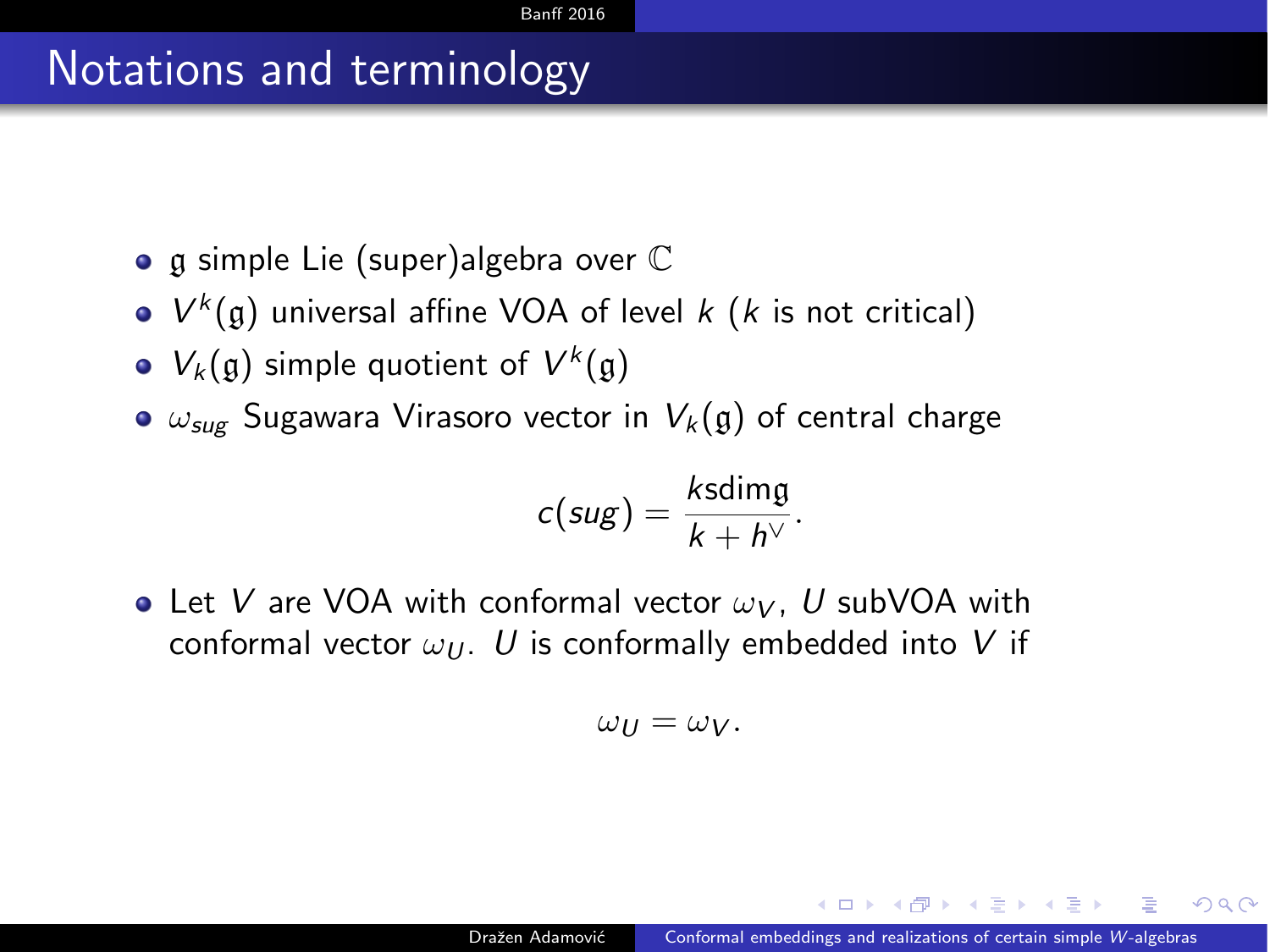#### Notations, terminology and history

- Let  $KL^k$  be the subcategory of  $\mathcal{O}_k$  consisting of modules M on which g–acts locally finite.
- Modules from *KL<sup>k</sup>* are *V<sup>k</sup>* (g)–modules.
- Catagory  $KL_k$ :  $V_k(g)$ -modules which are in  $KL^k$ .
- **•** Important problem: Classify irreducible modules in  $KL_k$ .
- For generic *k*:  $KL^k = KL_k$  (Kazhdan-Lusztig, Lepowsky-Huang-Zhang)
- Classified for *k* admissible by T. Arakawa (2015) (conjectured by D.A, A.Milas 20 years ago )
- Classified for certain non-admissible, non-generic *k* for special cases (D.A; O. Perˇse, T. Arakawa, Anne Moreau in several papers)
- Investigate fusion rules and associated fusion algebras for modules from *KL<sup>k</sup>* . Tensor category of *KL<sup>k</sup>* modules ?

 $209$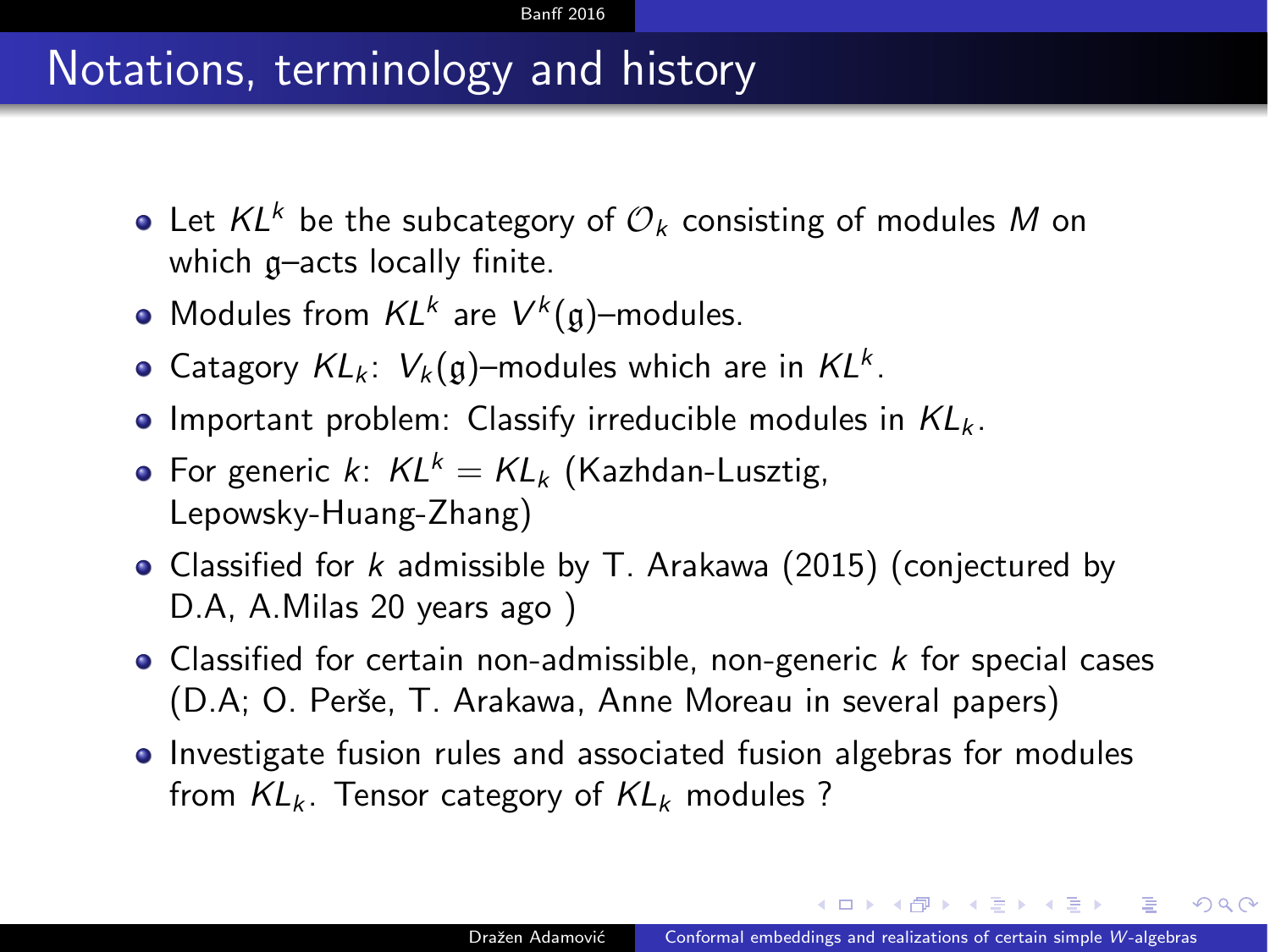#### Notations and terminology

- $V_k(g)$ –module  $M_1$  is a simple-current in the category  $KL_k$  if for every irreducible  $V_k(q)$ –module  $M_2$  from the category  $KL_k$ , there is a unique irreducible  $V_k(\mathfrak{g})$ -module  $M_3$  in the category  $KL_k$  such that the vector spaces of the intertwining operators  $I\binom{M_3}{M_1\ M_2}$  is 1–dimensional and  $I\begin{pmatrix} N \\ M_1 M_2 \end{pmatrix} = 0$  for any other irreducible  $V_k(\mathfrak{g})$ –module *N* which is not isomorphic to  $M_3$ .
- "Much easier definition"
- $M_1 \times M_2$  is irreducible module in  $KL_k$  for every irreducible module  $M_2$  in  $KL_k$ .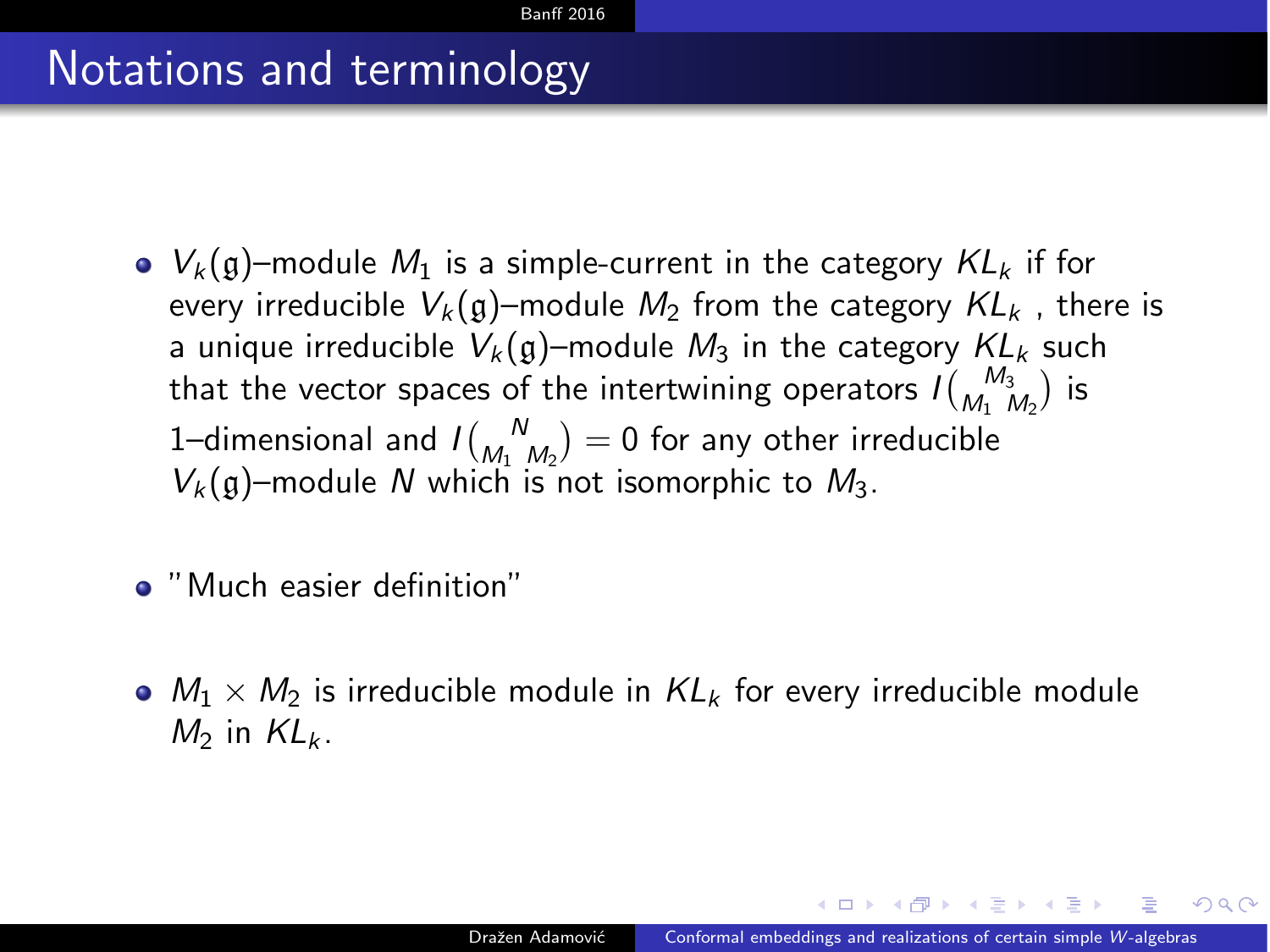#### **Banff [2016](#page-1-0)**

### Simple current  $V_k(sl(n))$ –modules at non-admssible levels

For 
$$
i \in \mathbb{Z}
$$
 we define  $M_{k,i} = L_{sl(n)}(\lambda_{k,i})$  where

$$
\lambda_{k,i}=(k-i)\Lambda_0+i\Lambda_1\ (i\geq 0),\ \ \lambda_{k,i}=(k+i)\Lambda_0-i\Lambda_n\ (i<0),
$$

#### Theorem (D.A, O. Perše (2014))

*Let*  $k = -1$  *and*  $n \geq 3$ *. In the category*  $KL_k$  *of*  $V_{-1}(sl(n))$ –modules, the *following fusion rules holds:*

$$
M_{k,i}\times M_{k,j}=M_{k,i+j}.
$$

#### Remark.

*This results implies simplicity of Feingold-Frenkel realization of*  $V_{-1}(sl(n))$ .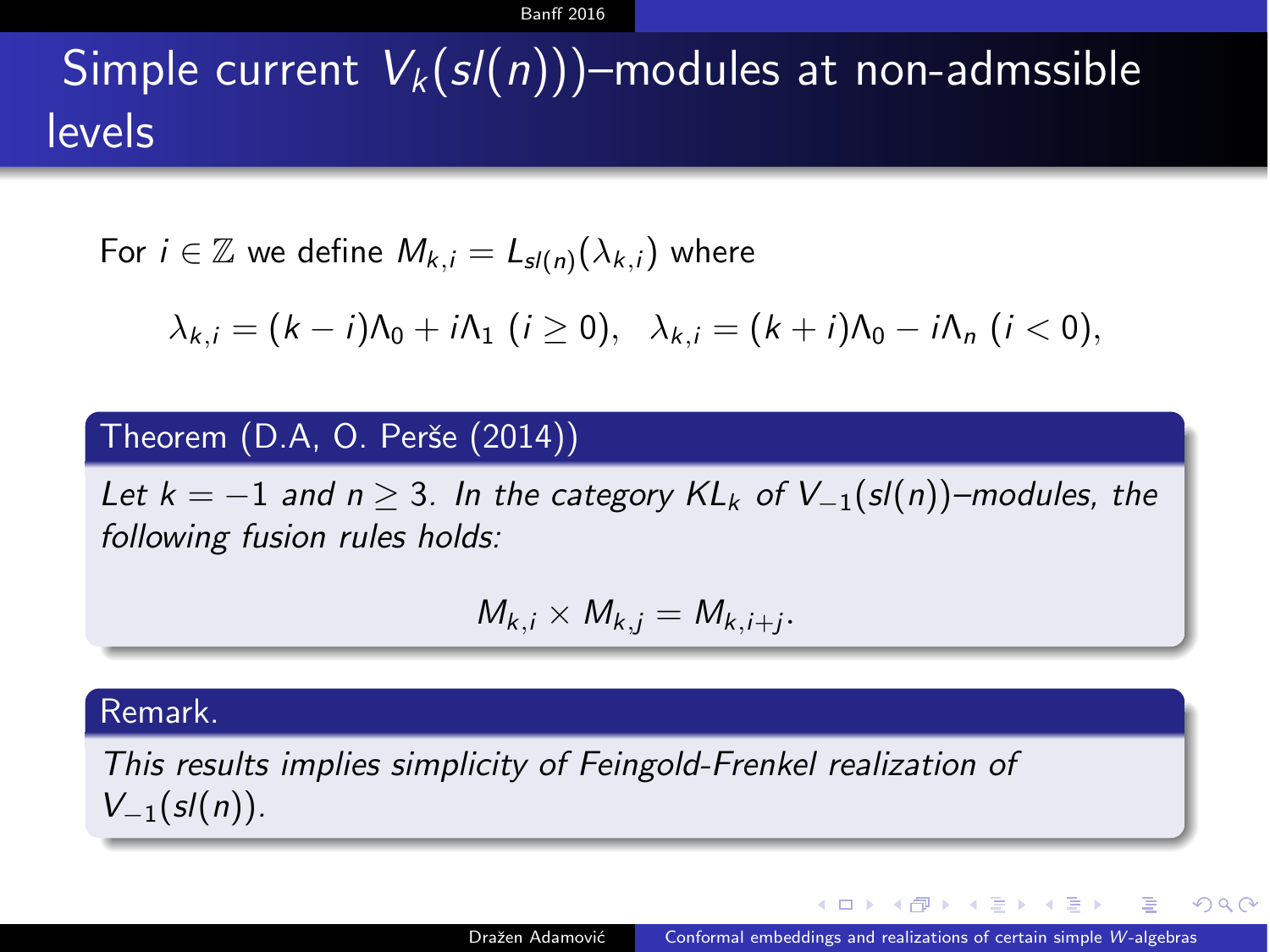### " Cloning"  $V_{-1}(sl(n))$

#### Conjecture

Let  $k = -\frac{n+1}{2}$  ( $n \ge 4$ ). In the category  $KL_k$  of  $V_k(sl(n))$ –modules, the *following fusion rules holds:*

$$
M_{k,i}\times M_{k,j}=M_{k,i+j}.
$$

There are more similar affine VOAs.

 $2990$ 

きょうきょ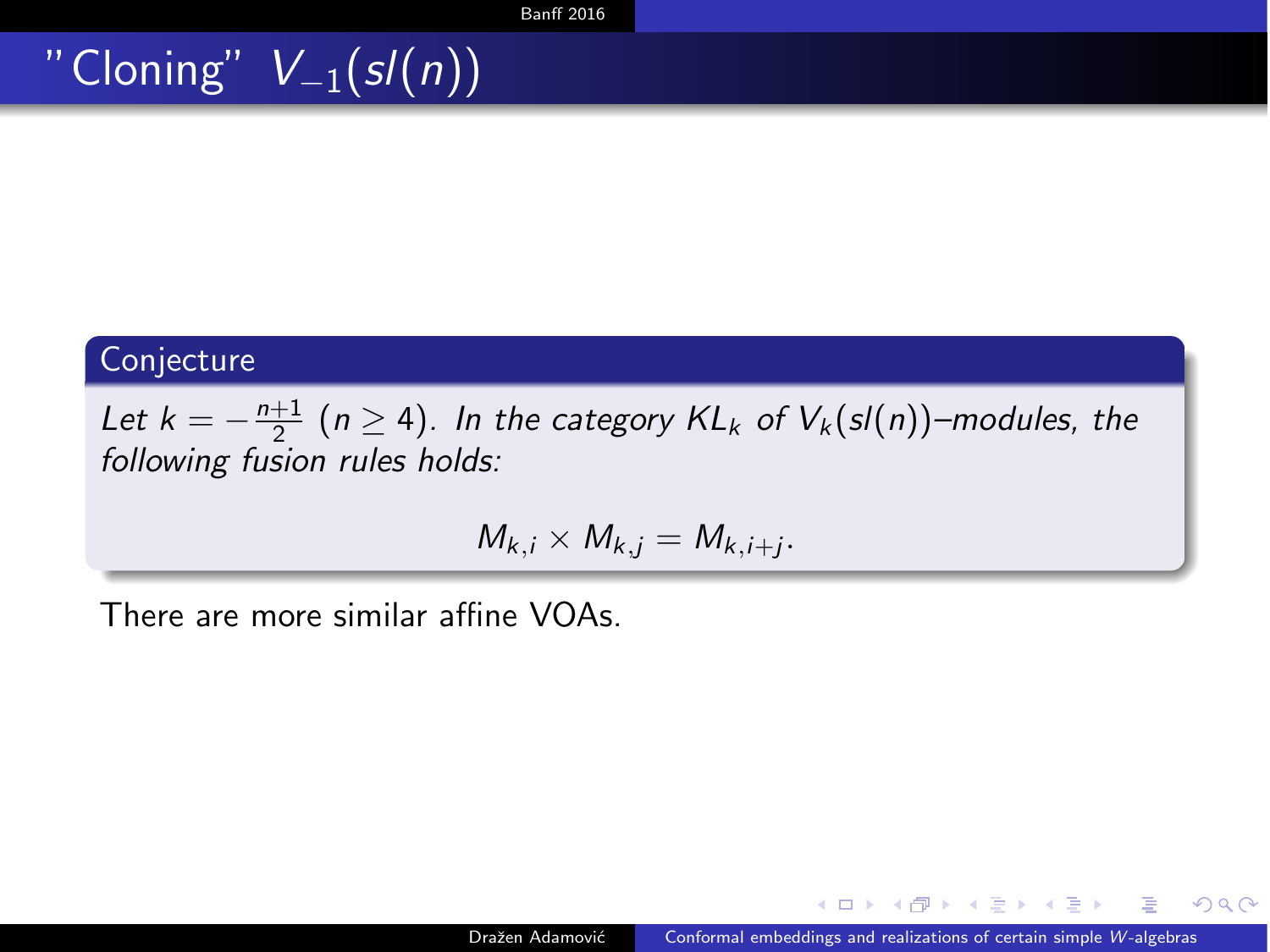## Conformal embedding  $V_k(g/(n))$  into  $V_k(sl(n+1))$ .

#### Theorem (AKMPP, 2015)

Let  $k = -\frac{n+1}{2}$ ,  $n \ge 4$ . Then we have conformal embedding  $V_k(gI(n)) = V_k(sl(n)) \otimes M(1)$  *in*  $V_k(sl(n+1))$ . Assume that  $n > 4$ . Then

$$
V_k(sl(n+1)) = \bigoplus_{i \in \mathbb{Z}} V_k(sl(n+1))^{(i)} \qquad (1)
$$

*and each*  $V_k(sl(n+1))^{(i)}$  – *is irreducible*  $V_k(gl(n))$  –module.

#### Remark.

*In the case n* = 2*, embedding can be described using explicit realization from D.A., Transform. Groups 2015. Connected with LCFT. The case*  $n = 3$  *is open.* 

桐 レース ヨーマ ヨーマ

 $209$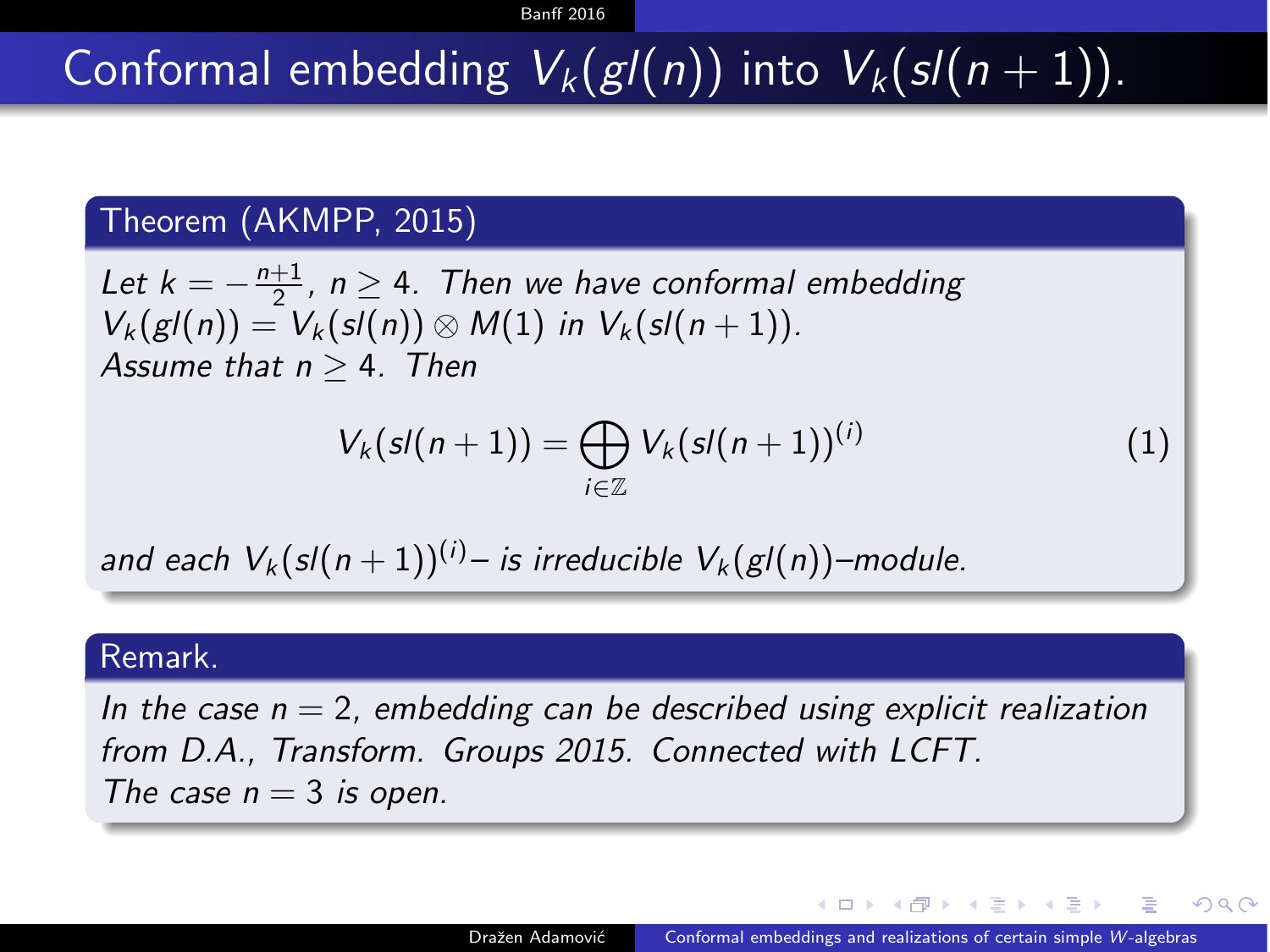### Conformal embedding  $V_k(g/(n))$  into  $V_k(sl(n+1))$ .

#### Remark.

*Note that*  $k = -\frac{n+1}{2}$  *(for n even) is admissible level for*  $V_k(sl(n+1))$ *, but it is not admissible for*  $V_k(sl(n))$ *. Consequence: Characters of non-admissible representations can be described using characters of admissible representations. Connections with MMF(?)*

#### Remark.

*sl*(*n*) *highest weights of*  $V_k$  (*sl*(*n* + 1))<sup>(*i*)</sup> *are* 

 $(k - i)\Lambda_0 + i\Lambda_1$   $(i \ge 0)$ ,  $(k + i)\Lambda_0 - i\Lambda_n$   $(i < 0)$ .

 $209$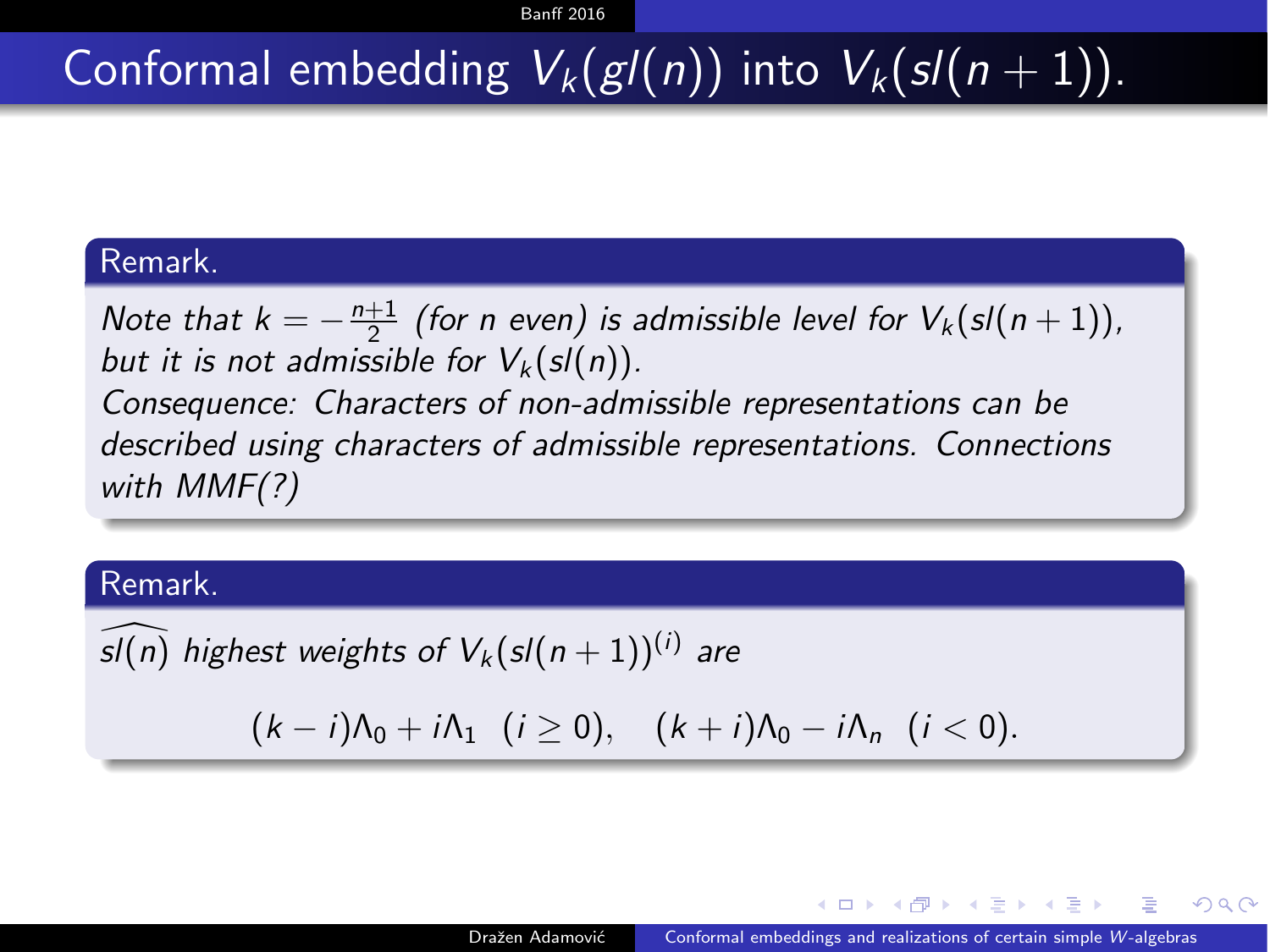### Affine *W* algebra  $W^{k}(\mathfrak{g}, f_{\theta})$

■ Choose root vectors *e*<sup>*a*</sup> and *f*<sup>*a*</sup> such that

$$
[e_{\theta},f_{\theta}]=x, [x,e_{\theta}]=e_{\theta}, [x,f_{\theta}]=-f_{\theta}.
$$

ad(*x*) defines minimal  $\frac{1}{2}\mathbb{Z}$ -gradation:

$$
\mathfrak{g}=\mathfrak{g}_{-1}\oplus\mathfrak{g}_{-1/2}\oplus\mathfrak{g}_0\oplus\mathfrak{g}_{1/2}\oplus\mathfrak{g}_1.
$$

• Let 
$$
\mathfrak{g}^{\natural} = \{a \in \mathfrak{g}_0 \mid (a|x) = 0\}.
$$

• 
$$
W^k(\mathfrak{g}, f_\theta)
$$
 is strongly generated by vectors

• 
$$
G^{\{u\}}
$$
,  $u \in \mathfrak{g}_{-1/2}$ , of conformal weight 3/2;

- $J^{\{a\}}$ ,  $u \in \mathfrak{g}^{\dagger}$  of conformal weight 1;
- $\bullet$   $\omega$  conformal vector of central charge

$$
c(\mathfrak{g},k)=\frac{k\text{sdimg}}{k+h^{\vee}}-6k+h^{\vee}-4.
$$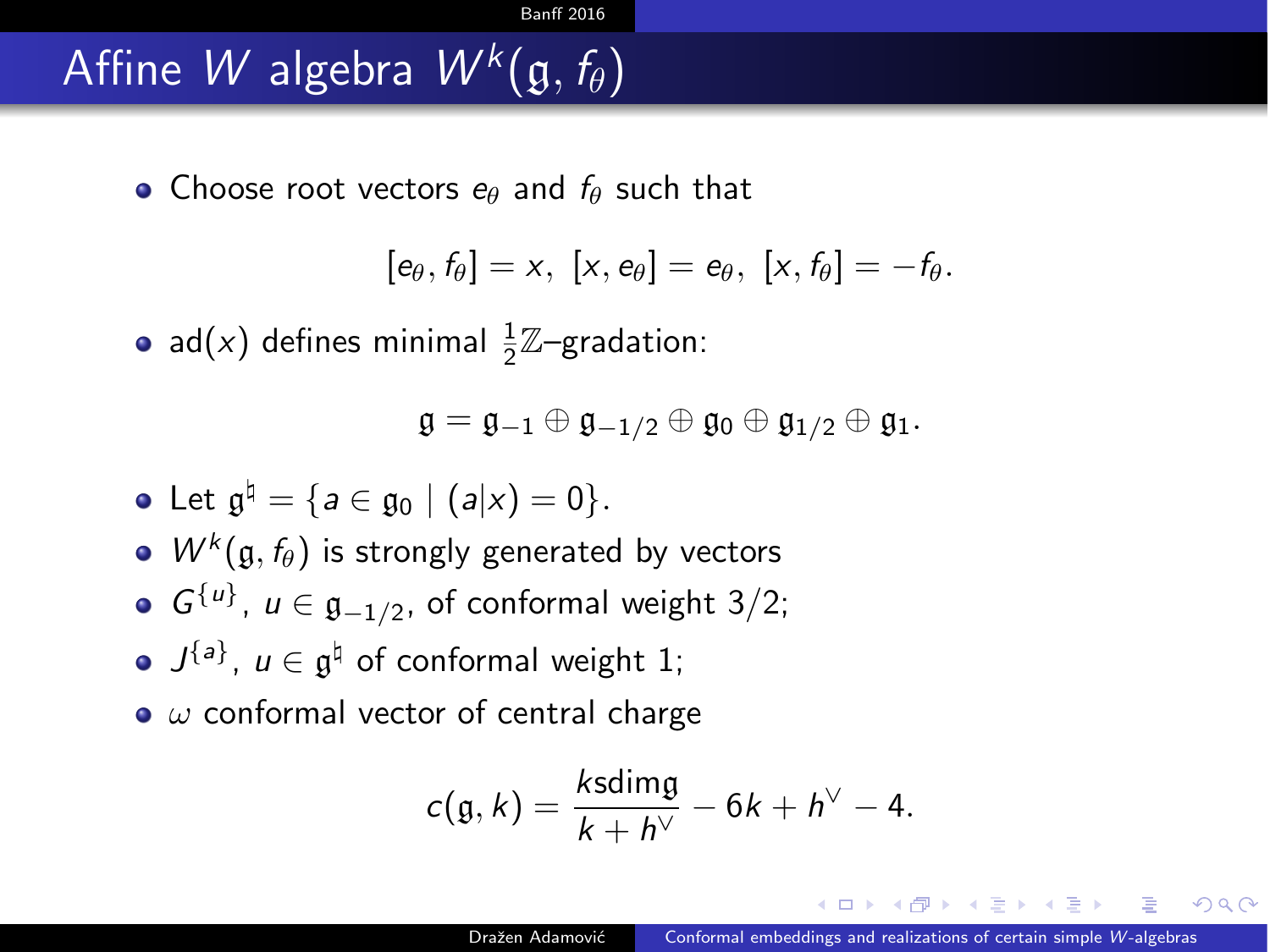### Affine vertex subalgebra of  $W_k(\mathfrak{g}, f_{\theta})$

- Assume that  $\mathfrak{g}^{\natural} = \bigoplus_{i \in I} \mathfrak{g}^{\natural}_i$ ; and that  $\mathfrak{g}^{\natural}_i$  is either simple or 1–dimensional abelien
- Let  $V^k(\mathfrak{g}^{\natural})$  be the vertex subalgebra of  $W^k(\mathfrak{g}, f_{\theta})$  generated by  ${f}$  ${f}$ <sup> ${a}$ </sup> $i$   $|$   $u \in \mathfrak{g}^{\natural}$ . Then:

$$
\mathcal{V}^k(\mathfrak{g}^{\natural}) = \bigotimes_{i \in I} V^{k_i}(\mathfrak{g}_i^{\natural}).
$$

- Let  $V_k(\mathfrak{g}^{\natural})$  be the image of  $V^k(\mathfrak{g}^{\natural})$  in  $W_k(\mathfrak{g}, f_{\theta})$ .
- Let  $\omega_{\text{sug}}$  be the Sugawara Virasoro vector in  $\mathcal{V}_k(\mathfrak{g}^{\natural})$ .
- **E**mbedding  $V_k(\mathfrak{g}^{\natural})$  in  $W_k(\mathfrak{g}, f_{\theta})$  is called conformal if

$$
\omega_{\rm sug}=\omega.
$$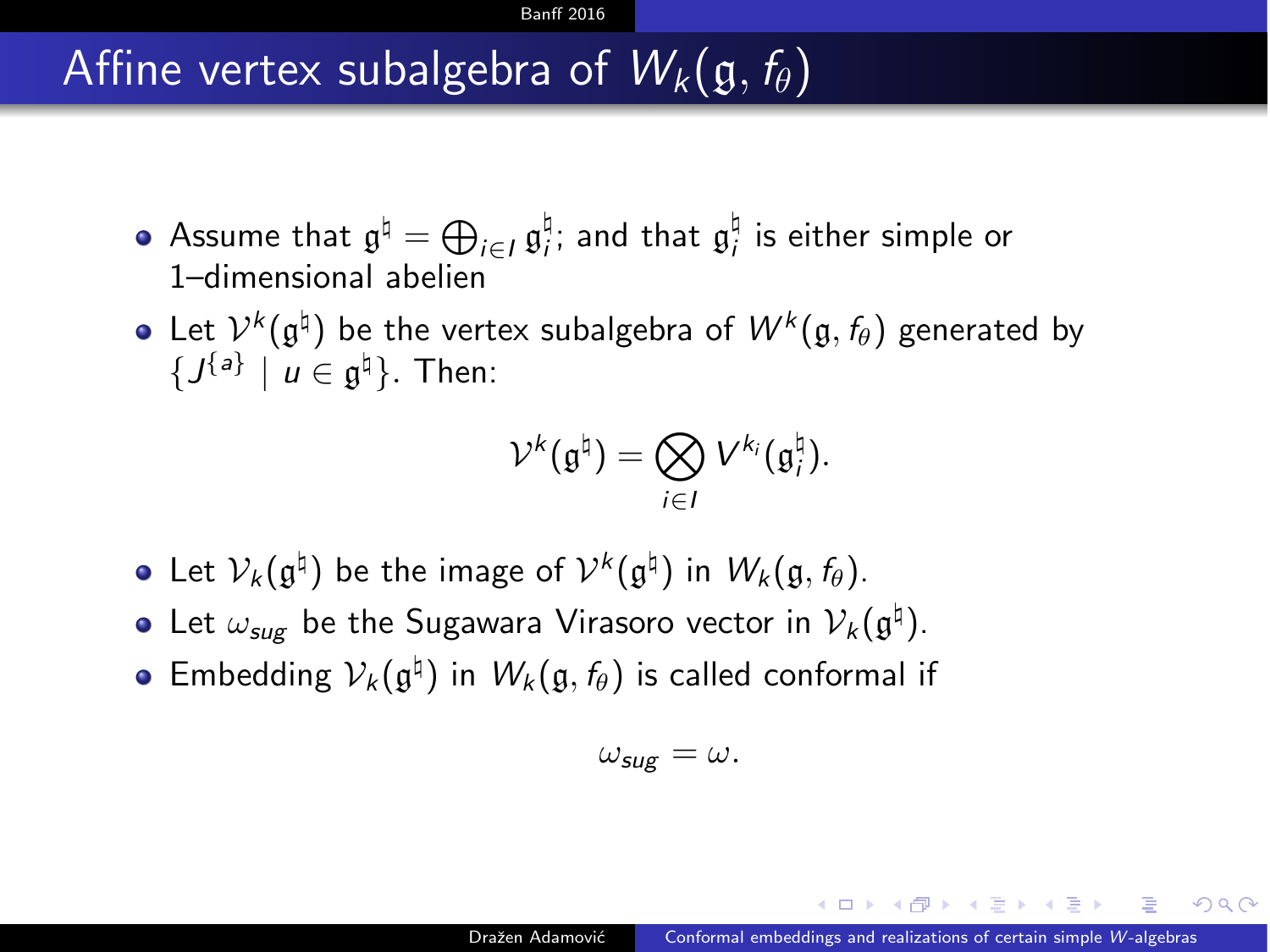#### A numerical criterion for conformal embedding

Theorem (D.A, Kac, Moseneder-Frajria, Papi, Perše (2016))

*Embedding*  $V_k(\mathfrak{g}^{\natural})$  *in*  $W_k(\mathfrak{g}, f_{\theta})$  *is conformal if and only if* 

 $c(sug) = c(g, k)$ .

#### Theorem (D.A, Kac, Moseneder-Frajria, Papi, Perše (2016))

*Assume that k is conformal level and that*  $W_k(\mathfrak{g}, f_{\theta})$  *does not collapse on its affine part.* Then

$$
k=-\frac{2}{3}h^{\vee} \quad \text{or} \quad k=-\frac{h^{\vee}-1}{2}.
$$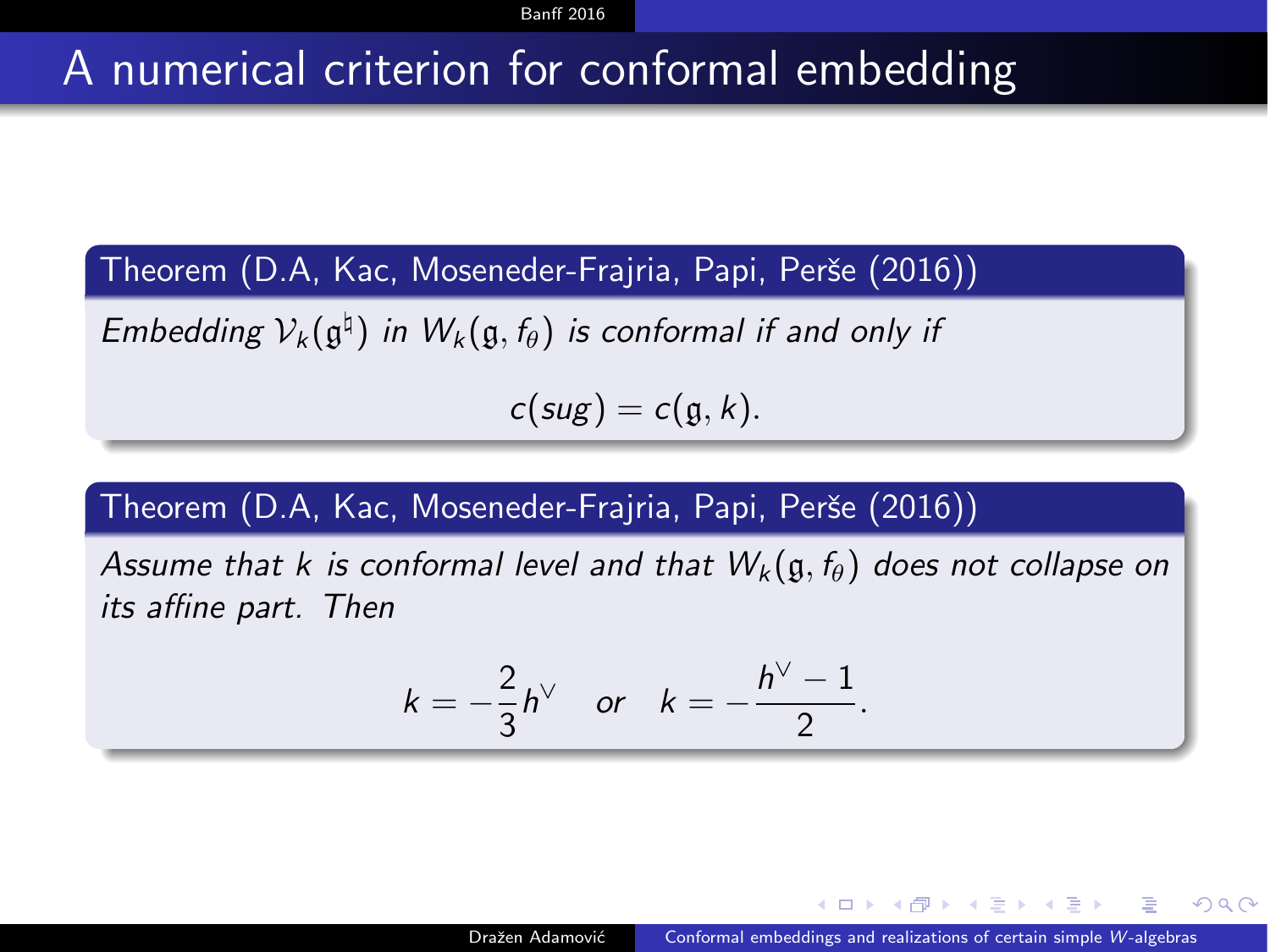### Example:  $g = sl(m|n)$

- Assume:  $m \ge n$ ;  $m \ne n+2$ .
- Set of conformal levels

$$
\{-1, -\frac{h^{\vee}}{2}, -\frac{h^{\vee}-1}{2}, -\frac{2}{3}h^{\vee}\}.
$$

- $W_k(\mathfrak{g}, f_\theta) = M(1)$  if and only if  $k = -1$ .
- $W_k(\mathfrak{g}, \theta) = \mathcal{V}_k(\mathfrak{sl}(n-2|m))$  if and only if  $k = -\frac{h^{\vee}}{2}$ .

 $QQ$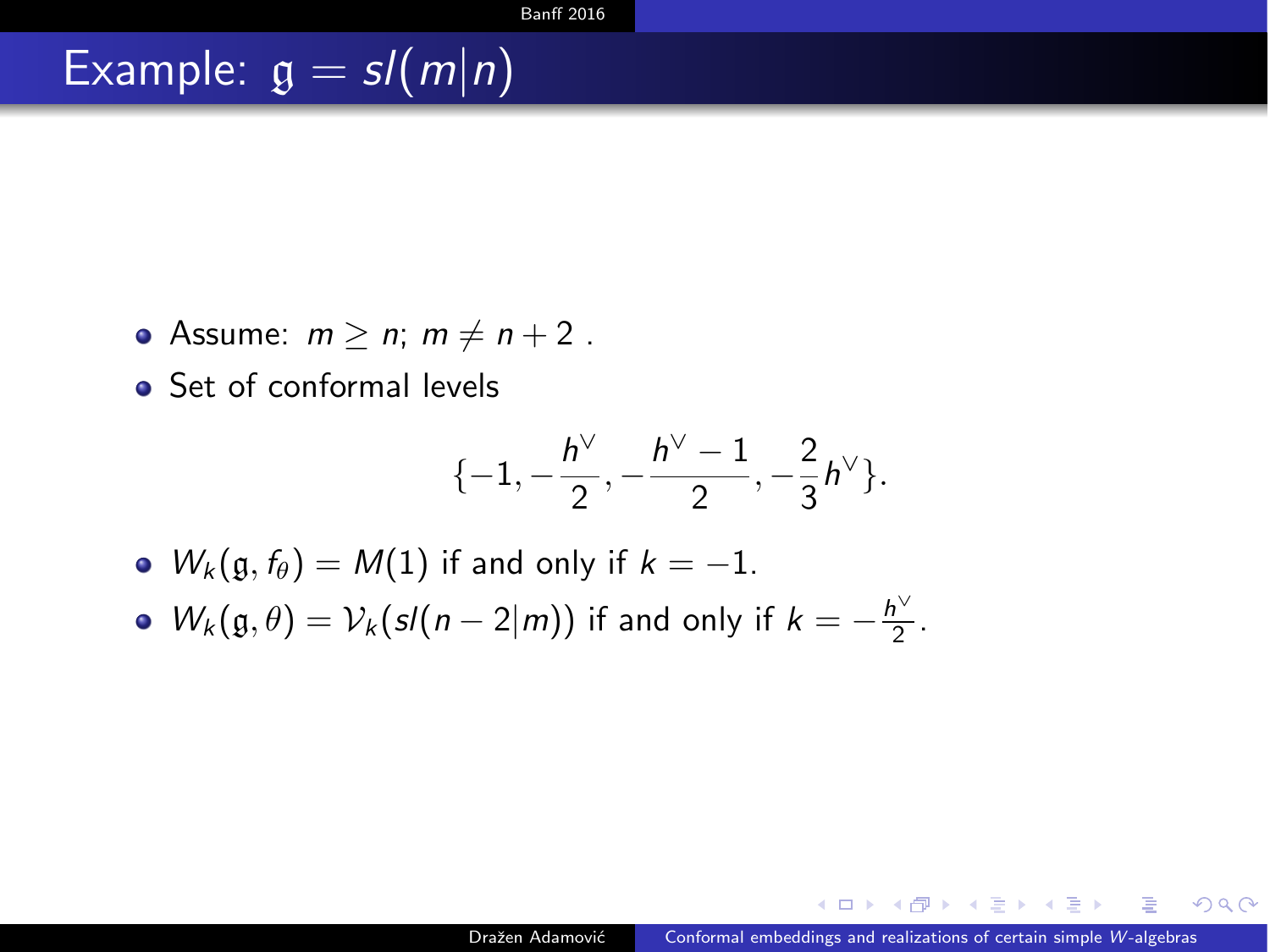#### **Banff** [2016](#page-1-0)

#### Application to the extension theory of affine VOA

- When *V* is a regular VOA, theory of SCE was developed by H. Li (several papers) Dong-Li-Mason (1997), Huang-Lepowsky-Kirilov,
- When *V* is not rational, not *C*<sub>2</sub> cofinite, and *M* is a SC *V*-module satisfying certain condition, it is non-trivial to show that  $V \oplus M$  is again a VOA (recent work of Creutzig, Kanade, Linshaw).
- " Elegant solution". Realize:

$$
W_k(\mathfrak{g},f_\theta)=V\bigoplus M
$$

• In [AKMPP(2016)] for every simple Lie superalgebra g such that  $\mathfrak{g}^{\natural}$ is a semi–simple Lie algebra, we take suitable conformal *k* and show that

$$
W_k(\mathfrak{g},f_\theta)=\mathcal{V}_k(\mathfrak{g}^\natural)\bigoplus M
$$

where *M* is a simple  $V_k(\mathfrak{a}^{\natural})$ –module.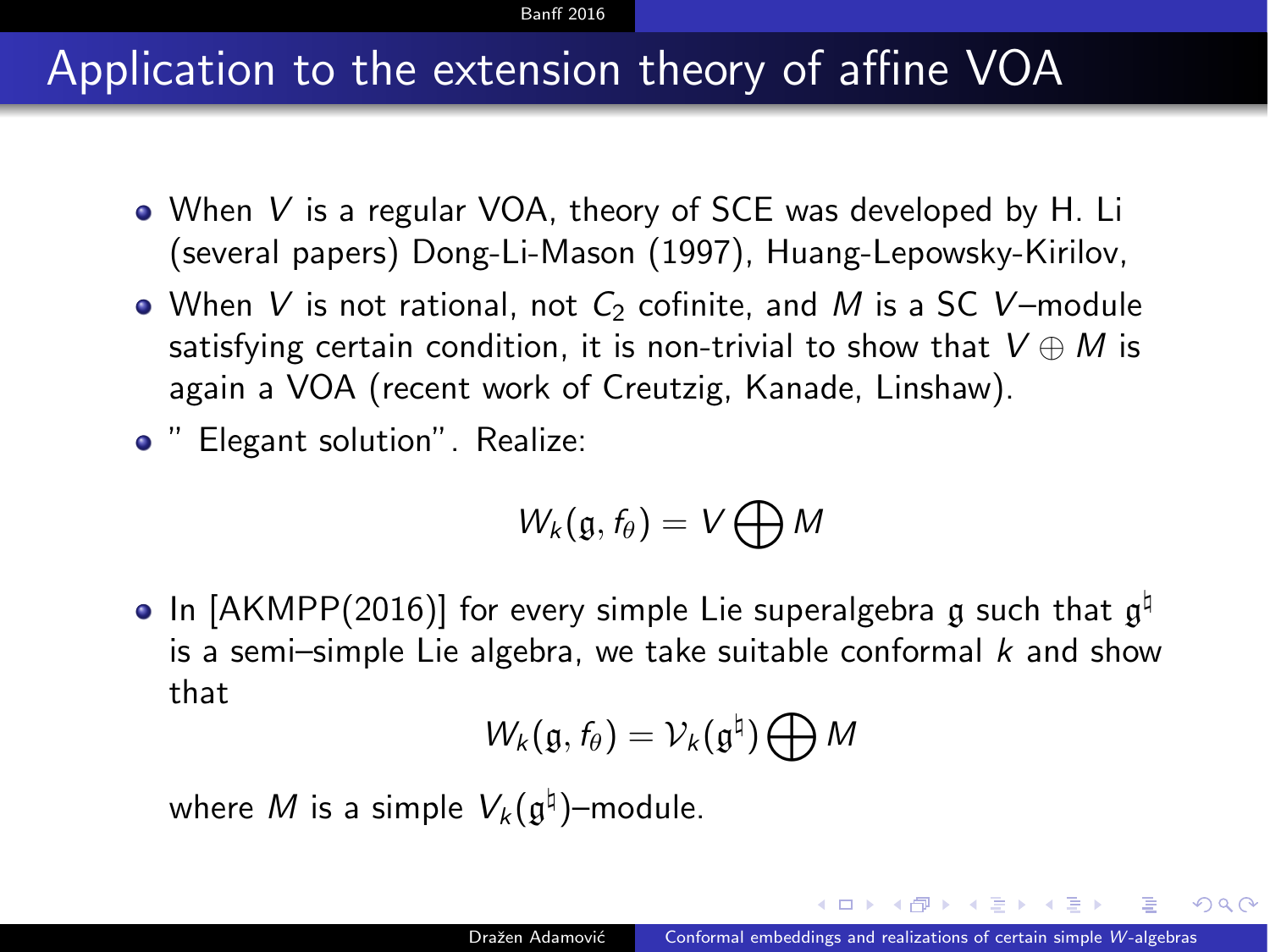## Conformal embedding  $V_{k+1}(gl(n))$  in  $W_k(sl(n+2), f_\theta)$ :

#### Theorem (AKMPP, 2016)

Let  $k = -\frac{2}{3}(n+2)$ . Then we have conformal embedding  $V_{k+1}(gl(n))$  in  $W_k = W_k({\rm sl}(n+2), f_\theta).$ *Assume that*  $n > 3$ *. Then* 

$$
W_k = \bigoplus_{i \in \mathbb{Z}} W_k^{(i)} \tag{2}
$$

and each  $W_k^{(i)}$ – is irreducible  $V_{k+1}(gl(n))$ –module.

#### Remark.

*In all cases, n*  $\geq$  3  $W_k^{(i)}$  *are not admissible*  $V_{k+1}(gl(n))$ –modules. We *believe that they are simple currents in the category KLk*+1*.*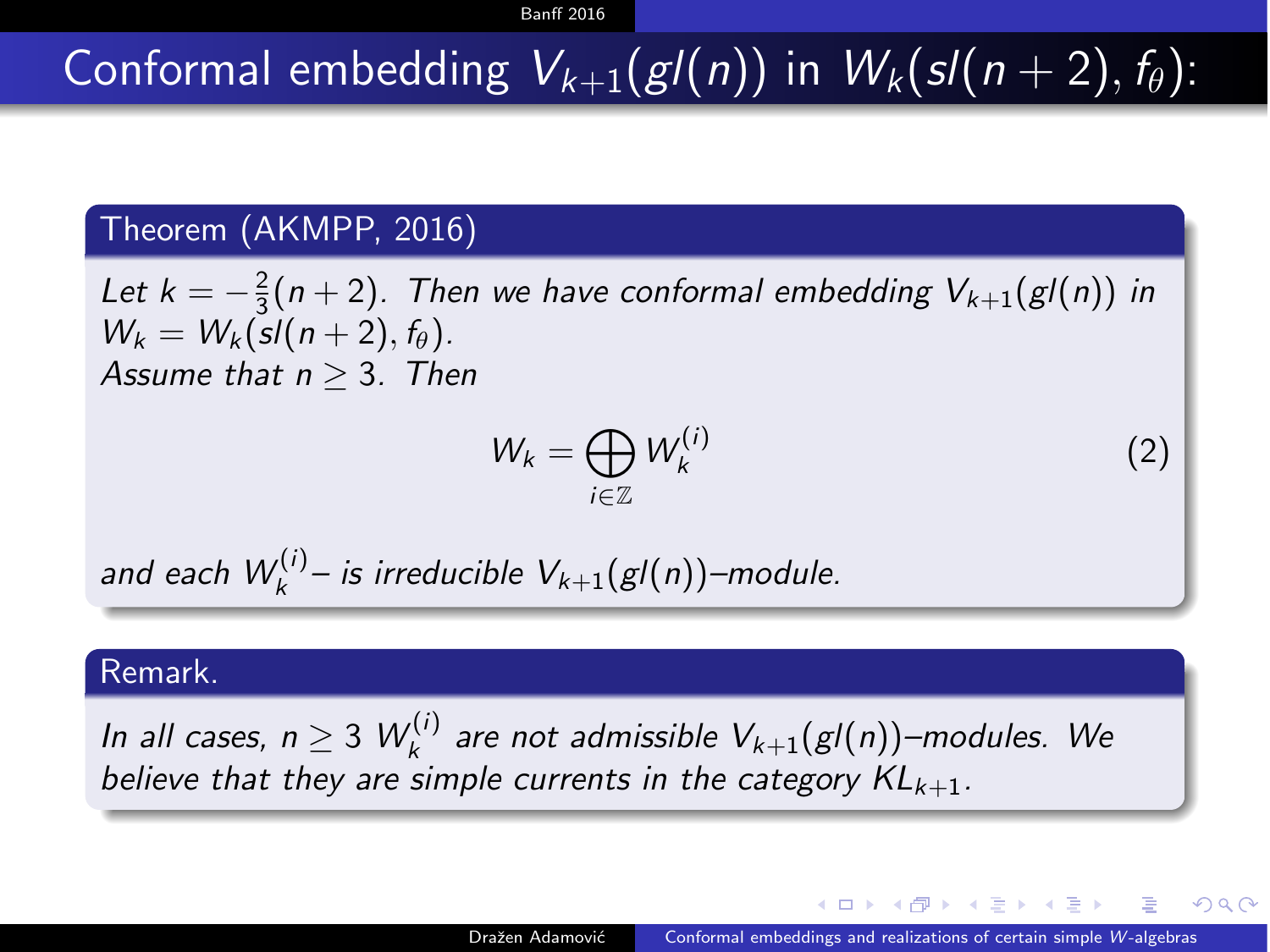**Banff** [2016](#page-1-0)

## Conformal emneddings with infinite decomposition property

- Conformal embeddings with infinite decomposition property are
- $V_{-3/2}(gl(2))$  in  $V_{-3/2}(sl(3))$ ,
- $V_{-5/3}(gl(2))$  in  $W_{-8/3}$ .
- Each  $V_{-3/2}(s/(3))^{(i)}$  and  $W_{-8/3}^{(i)}$  are direct sum of infinitely many  $i$ rreducible  $\widehat{gl}_2$ –modules.
- Analysis of these embedding uses explicit realization of certain vertex algebras from D.A, Transform. Groups (2015).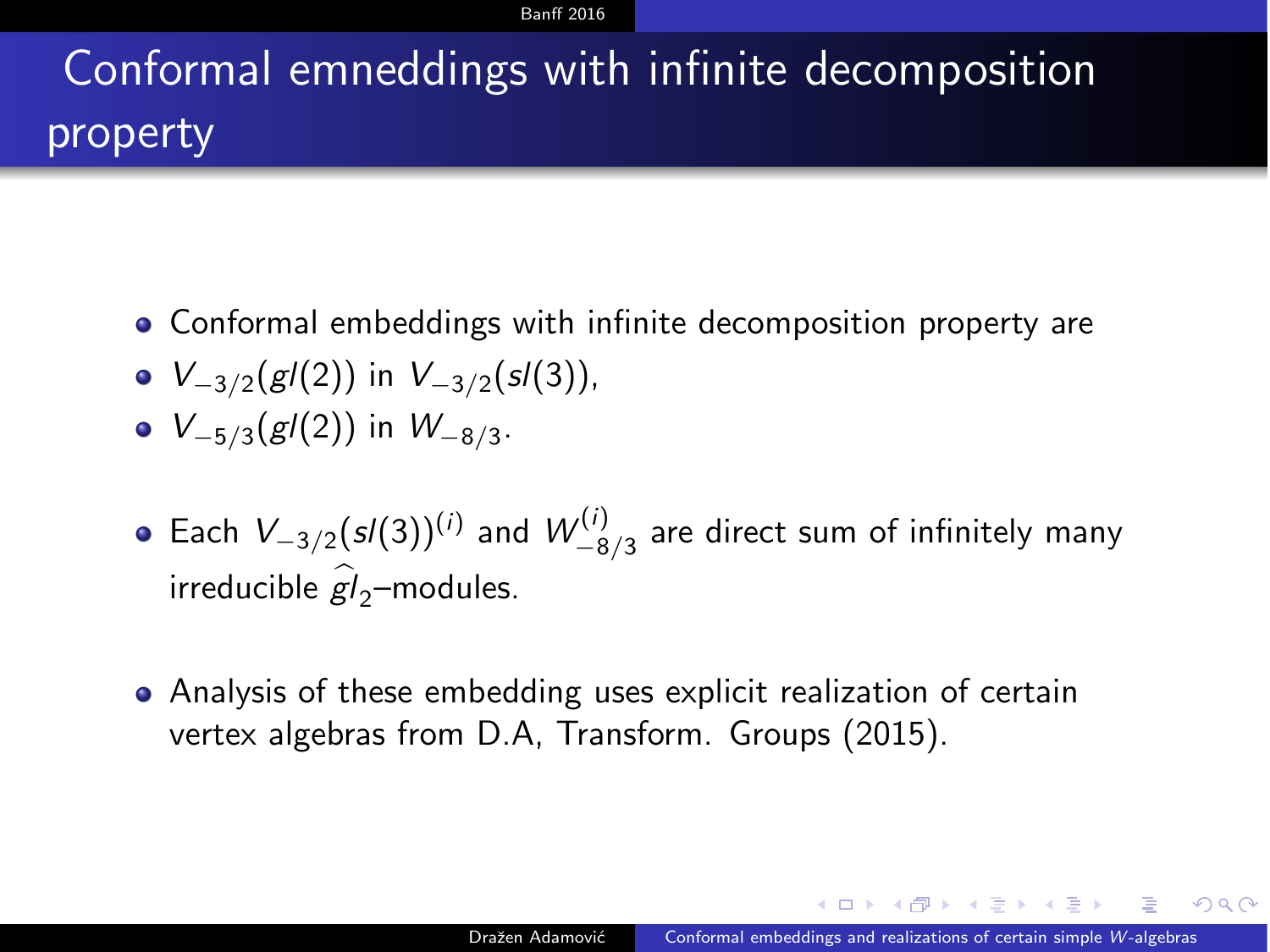#### **Banff** [2016](#page-1-0)

#### Wakimoto modules

- Let  $p \in \mathbb{Z}_{\geq 0}$ ,  $p \geq 2$ . Assume now that  $k + 2 = \frac{1}{p}$ . Let  $L^{(p)}$  be the following lattice  $L^{(p)} = \mathbb{Z}\alpha + \mathbb{Z}\beta + \mathbb{Z}\delta + \mathbb{Z}\varphi$
- with the Q-valued bilinear form  $\langle \cdot, \cdot \rangle$  and non-trival products that  $\langle \alpha, \alpha \rangle = 1, \quad \langle \beta, \beta \rangle = -1, \quad \langle \delta, \delta \rangle = -\langle \varphi, \varphi \rangle = \frac{2}{\rho}.$
- Let  $V_{I(p)}$  be the associated generalized vertex algebra. If  $p = 2$  then  $V_{L(2)}$  is a vertex superalgebra.
- There is a injective homomorphism of vertex algebras  $V^k(sl_2) \rightarrow V^l_{I(p)}$  given by

$$
e = e^{\alpha + \beta}, \quad h = -2\beta(-1) + \delta(-1),
$$
  
\n
$$
f = ((k+1)(\alpha(-1)^2 - \alpha(-2)) - \alpha(-1)\delta(-1) +
$$
  
\n
$$
(k+2)\alpha(-1)\beta(-1))e^{-\alpha-\beta}.
$$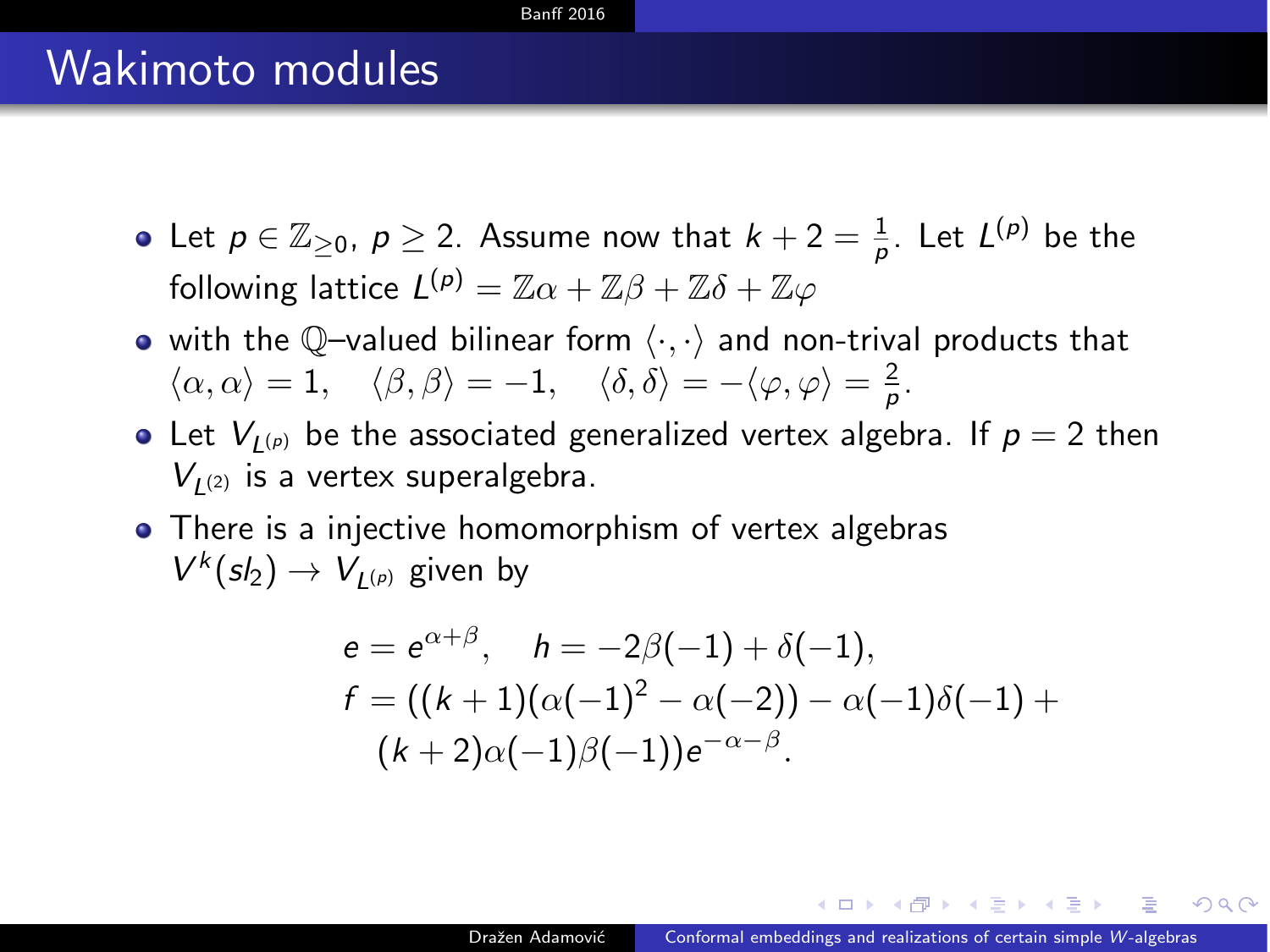#### **Banff [2016](#page-1-0)**

• Screening operators are

$$
Q = \operatorname{Res}_{z} Y(e^{\alpha+\beta-p\delta}, z), \quad \widetilde{Q} = \operatorname{Res}_{z} Y(e^{-\frac{\alpha+\beta-p\delta}{p}}, z).
$$

• The Weyl vertex algebra *M* is isomorphic to a subalgebra of  $V_{L(p)}$ generated by

$$
a=e^{\alpha+\beta},\ a^*=-\alpha(-1)e^{-\alpha-\beta}.
$$

• Let  $M_{\delta}(1)$  be the Heisenberg vertex algebra generated by  $\delta$ .

$$
F_{p/2} = M_{\delta}(1) \otimes \mathbb{C}[\mathbb{Z}\frac{p}{2}\delta] \quad \text{and} \quad M \otimes F_{p/2}
$$

We have the following (generalized) vertex algebra

$$
\mathcal{V}^{(p)} = \text{Ker}_{M \otimes F_{p/2}} \widetilde{Q}.
$$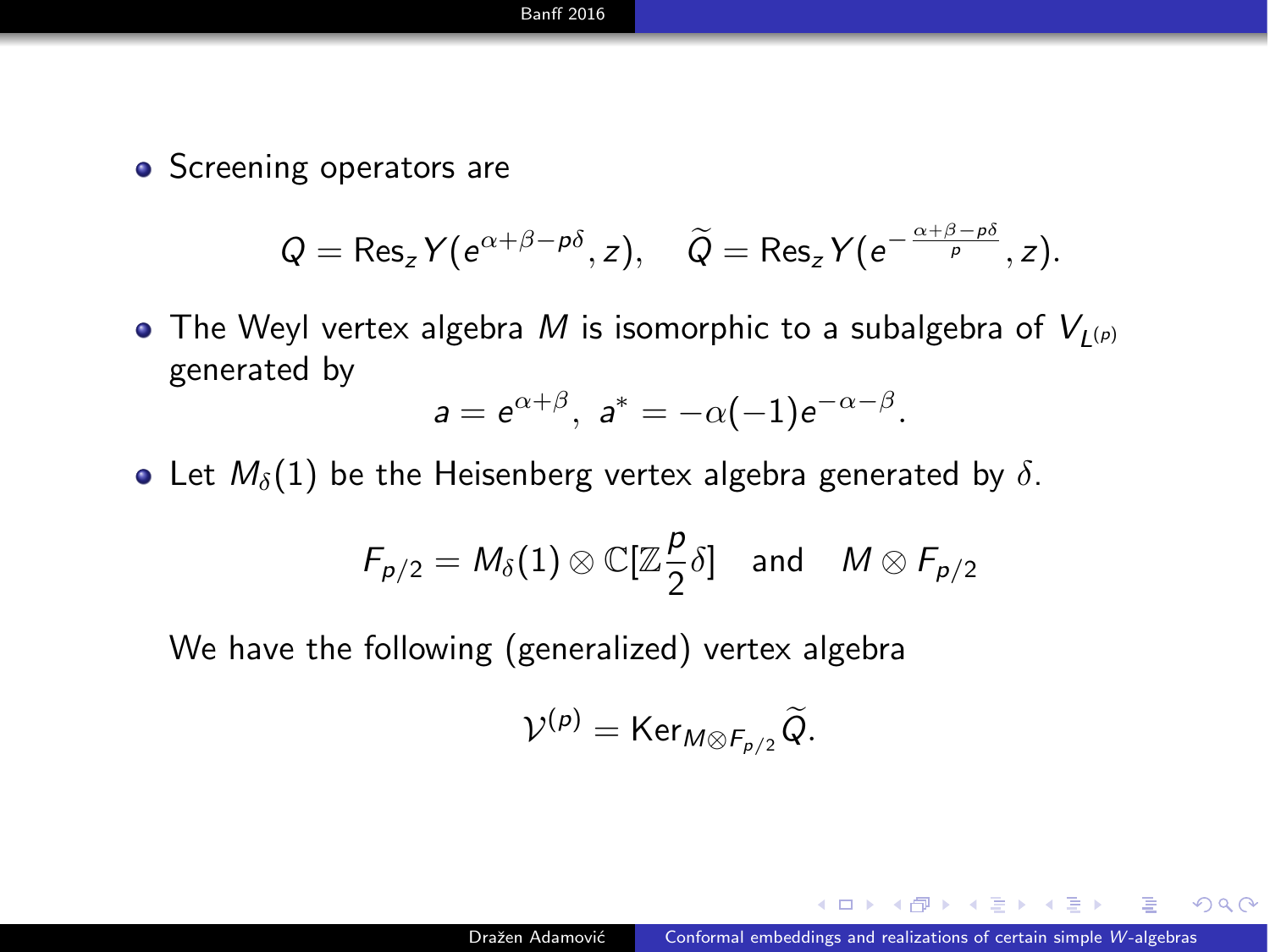#### **Banff** [2016](#page-1-0)

## $N$ =4 superconformal vertex algebra  $V_c^{N=4}$

 $V_c^{N=4} = W^k(psl(2,2), f_\theta)$ ,  $c = -6(k+1)$ ; is generated by the Virasoro field *L*, three primary fields of conformal weight 1,  $J^0$ ,  $J^+$  and  $J^-$  (even part) and four primary fields of conformal weight  $\frac{3}{2}$ ,  $G^{\pm}$  and  $\overline{G}^{\pm}$  (odd part).

The remaining (non-vanishing)  $\lambda$ -brackets are

$$
[J_{\lambda}^{0}, J^{\pm}] = \pm 2J^{\pm} \qquad [J_{\lambda}^{0}, J^{0}] = \frac{c}{3}I
$$
  
\n
$$
[J_{\lambda}^{+}J^{-}] = J^{0} + \frac{c}{6}\lambda \qquad [J_{\lambda}^{0}, G^{\pm}] = \pm G^{\pm}
$$
  
\n
$$
[J_{\lambda}^{0}, \overline{G}^{\pm}] = \pm \overline{G}^{\pm} \qquad [J_{\lambda}^{+}, G^{-}] = G^{+}
$$
  
\n
$$
[J_{\lambda}^{-}, G^{+}] = G^{-} \qquad [J_{\lambda}^{+}, \overline{G}^{-}] = -\overline{G}^{+}
$$
  
\n
$$
[J_{\lambda}^{-}, \overline{G}^{\pm}] = -\overline{G}^{-} \qquad [G_{\lambda}^{\pm}, \overline{G}^{\pm}] = (T + 2\lambda)J^{\pm}
$$
  
\n
$$
[G_{\lambda}^{\pm}, \overline{G}^{\mp}] = \qquad L \pm \frac{1}{2}TJ^{0} \pm \lambda J^{0} + \frac{c}{6}\lambda^{2}
$$

Let  $L_c^{N=4} = W_k(\rho s l(2,2), f_\theta).$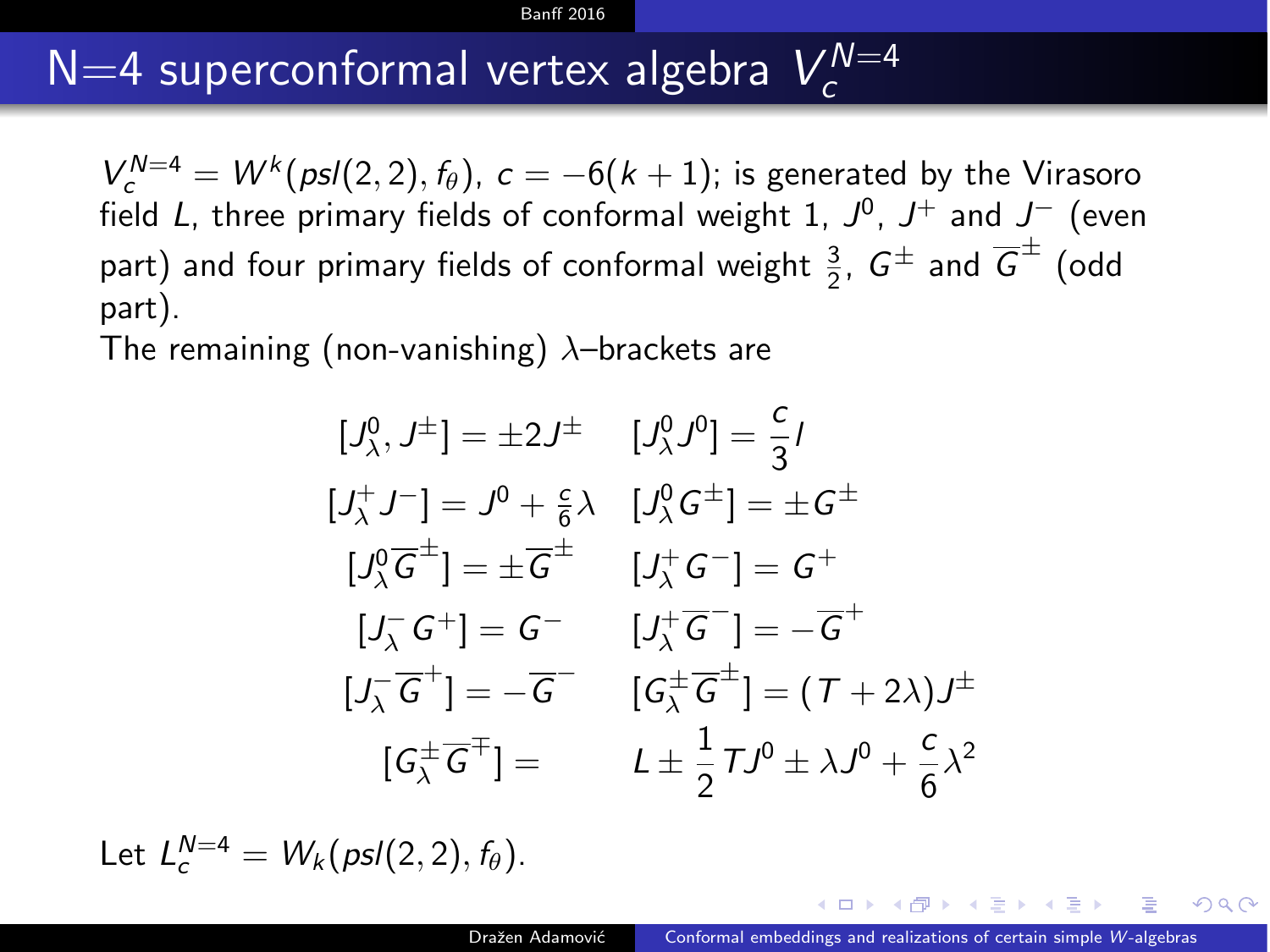## $N=4$  superconformal vertex algebra  $L_c^{N=4}$  with  $c=-9$

We shall present some results from D.Adamović, Transformation Groups (2015)

#### Theorem

*(i)*  $V_k(sl_2)$  *with*  $k = -3/2$  *is conformally embedded into*  $L_c^{N=4}$  *with*  $c = -9.$ *(ii)*  $L_c^{N=4} \cong \mathcal{V}^{(2)} = (M \otimes F)^{int}$ 

*where*  $M \otimes F$  *is a maximal sl<sub>2</sub>–integrable submodule of the Weyl-Clifford vertex algebra M* ⌦ *F.*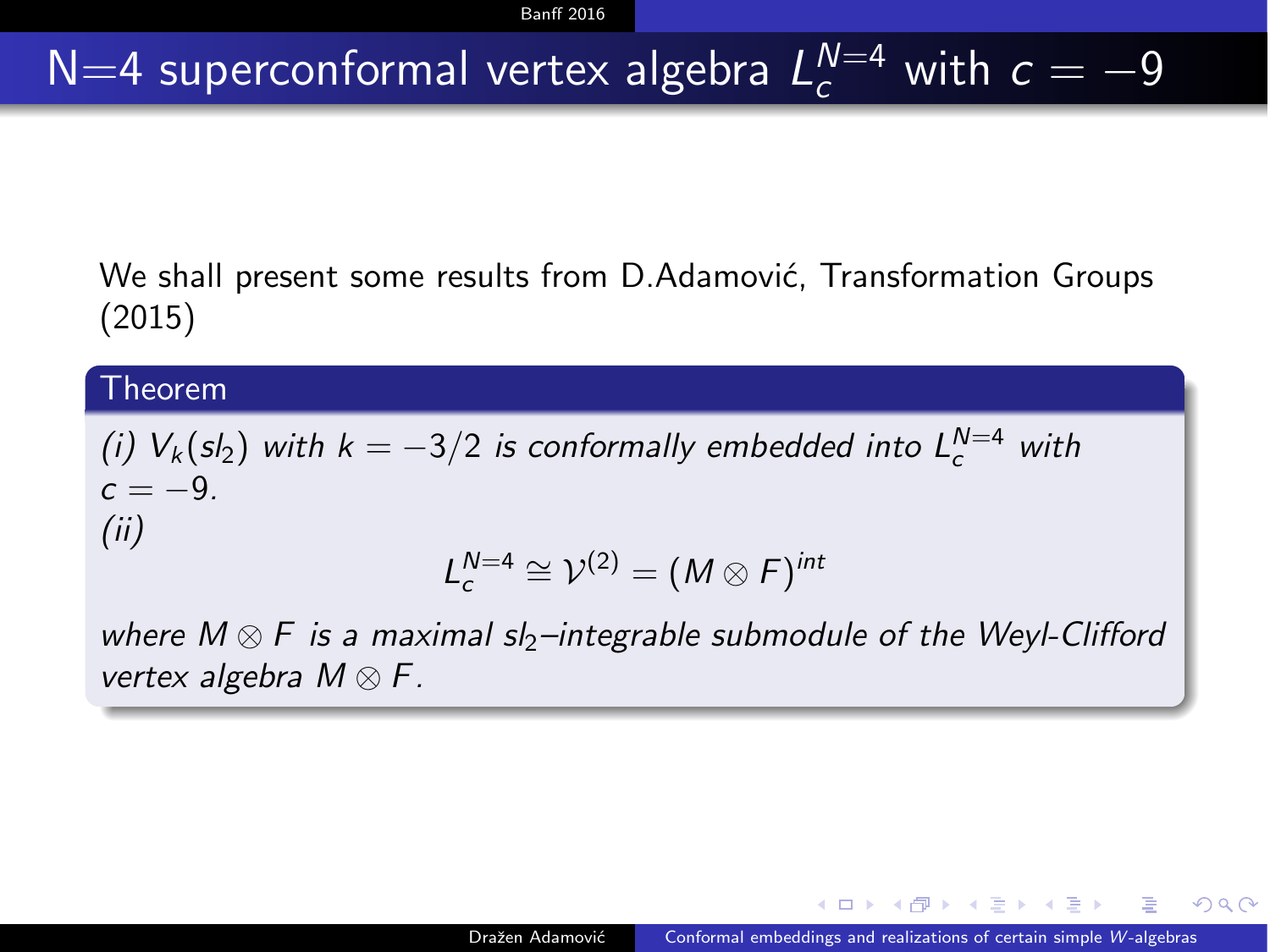$L_c^{N=4}$  with  $c = -9$  is completely reducible  $s/2$ –module and the following decomposition holds:

**Banff** [2016](#page-1-0)

$$
L_c^{N=4}\cong\bigoplus_{m=0}^\infty(m+1)L_{A_1}(-( \frac{3}{2}+m)\Lambda_0+m\Lambda_1).
$$

 $L_c^{N=4}$  is a completely reducible  $s/2 \times s/2$ –modules.  $s/2$  action is obtained using screening operators for Wakimoto realization of  $s/2$ –modules at level  $-3/2$ .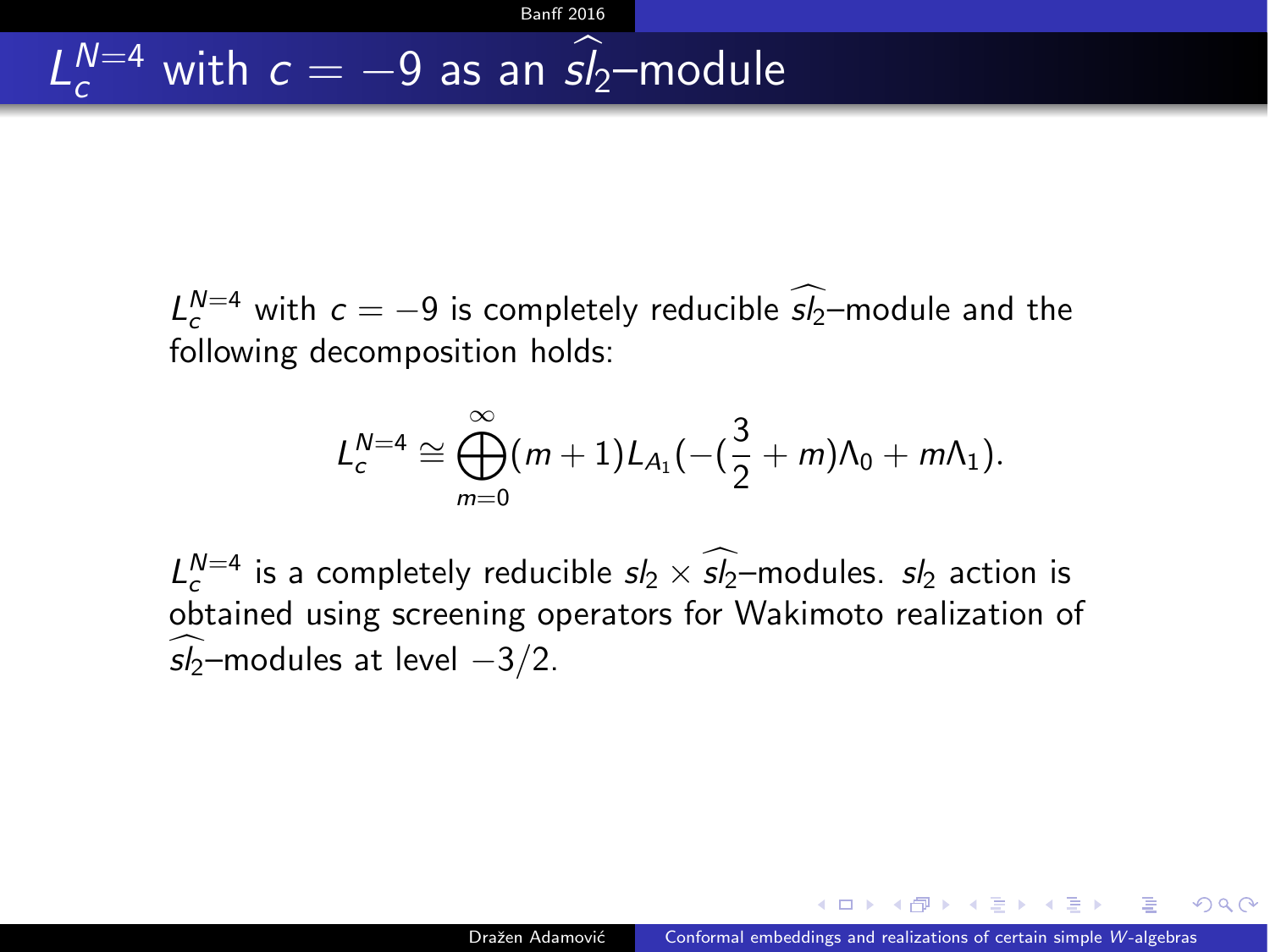### The affine vertex algebra  $V_k(sl_3)$  with  $k = -3/2$ .

#### Theorem

*(i)* The simple affine vertex algebra  $V_k$ (sl<sub>3</sub>) with  $k = -3/2$  is realized as *a* subalgebra of  $L_c^{N=4} \otimes F_{-1}$  with  $c = -9$ . In particular  $V_k(sl_3)$  can be *realized as subalgebra of*

 $M \otimes F \otimes F_{-1}$ .

*(ii)*  $L_c^{N=4} \otimes F_{-1}$  *is a completely reducible*  $A_2^{(1)}$ -module at level  $k = -3/2$ *.*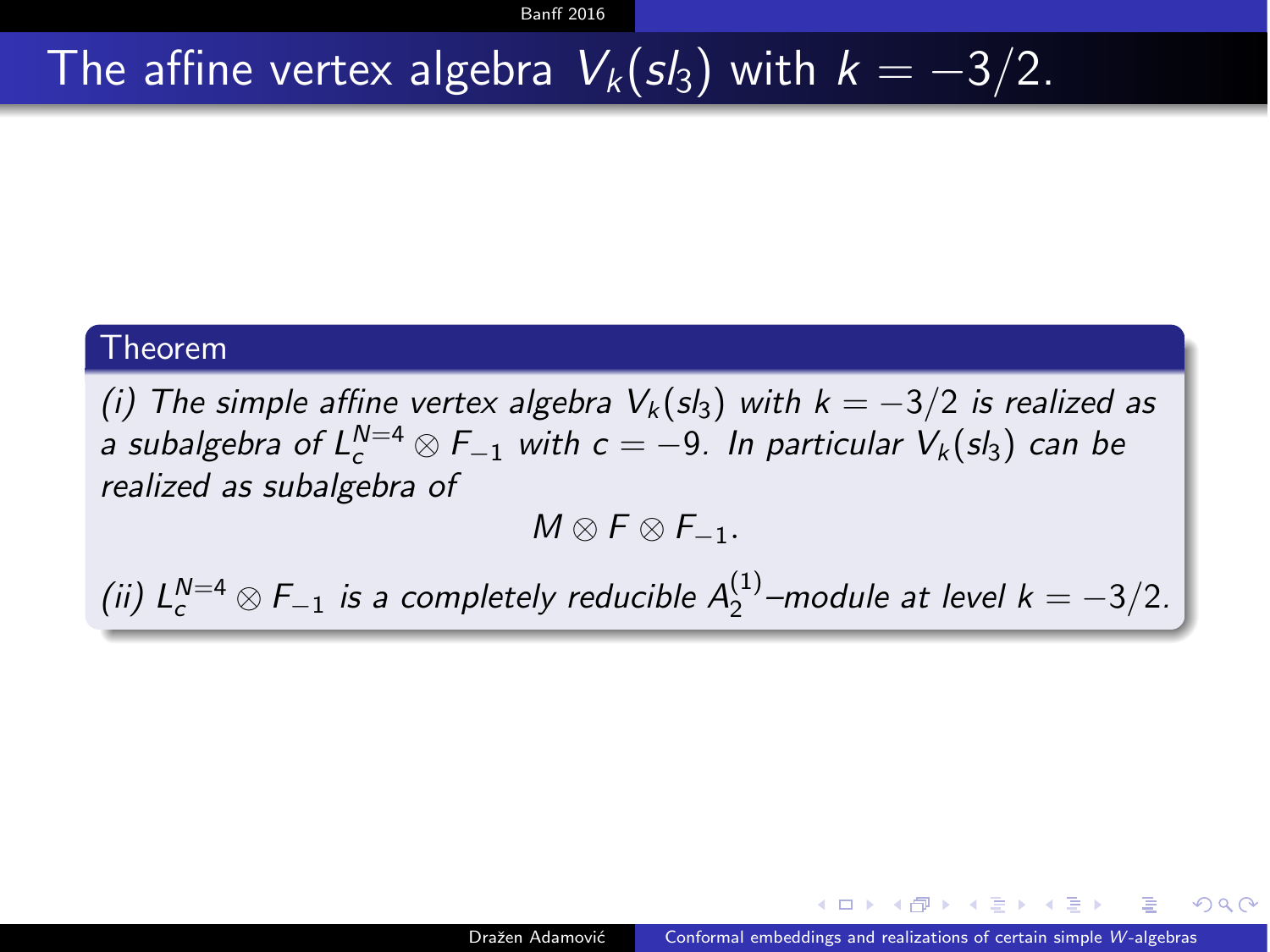## On representation theory of  $L_c^{N=4}$  with  $c = -9$

- $L_c^{N=4}$  has only one irreducible module in the category of strong modules. Every  $\mathsf{Z}_{>0}$ —graded  $L_c^{\mathsf{N}=4}$ —module with finite-dimensional weight spaces (with respect to *L*(0)) is semisimple ("Rationality in the category of strong modules")
- $L_c^{N=4}$  has two irreducible module in the category *O*. There are non-semisimple  $L_c^{N=4}$  –modules from the category  $\mathcal{O}$ .
- $L_c^{N=4}$  has infinitely many irreducible modules in the category of weight modules.
- *L<sup>N</sup>*=4 *<sup>c</sup>* admits logarithmic modules on which *L*(0) does not act semi-simply.

 $209$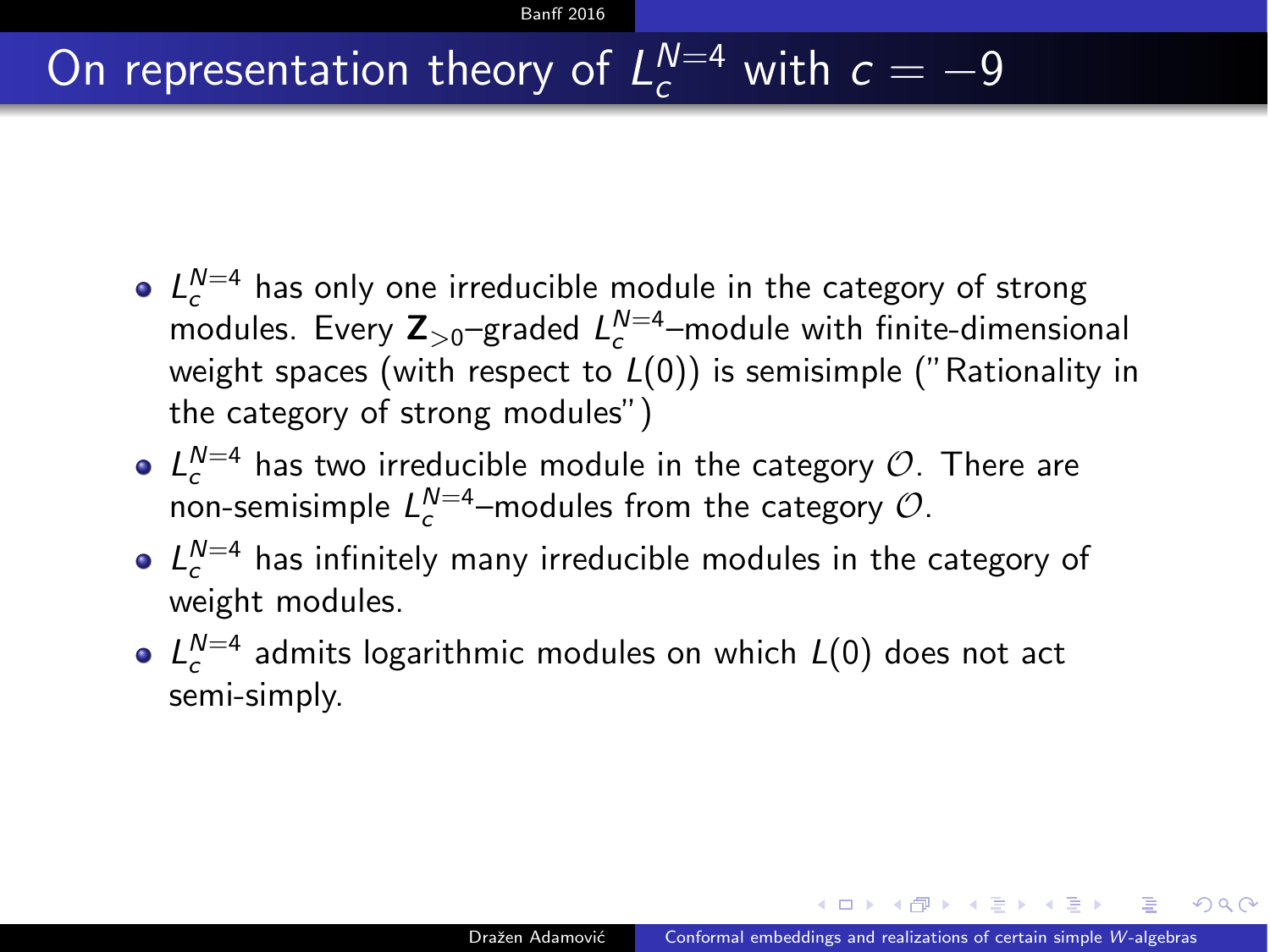#### Theorem (D.A, 2015)

*Assume that U is an irreducible*  $L_c^{N=4}$  *–module with*  $c = -9$  *such that*  $U = \bigoplus_{j \in \mathbb{Z}} U^j$  *is*  $\mathbb{Z}$ *–graded (in a suitable sense).* Let  $F_{-1}$  be the vertex superalgebra associated to lattice  $\mathbb{Z}\sqrt{-1}$ . Then

$$
U\otimes F_{-1}=\bigoplus_{s\in\mathbb{Z}}\mathcal{L}_s(U),\quad\text{where}\quad\mathcal{L}_s(U):=\bigoplus_{i\in\mathbb{Z}}U^i\otimes F_{-1}^{-s+i}
$$

*and for every*  $s \in \mathbb{Z}$   $\mathcal{L}_s(U)$  *is an irreducible*  $A_2^{(1)}$ -module at level  $-3/2$ *.*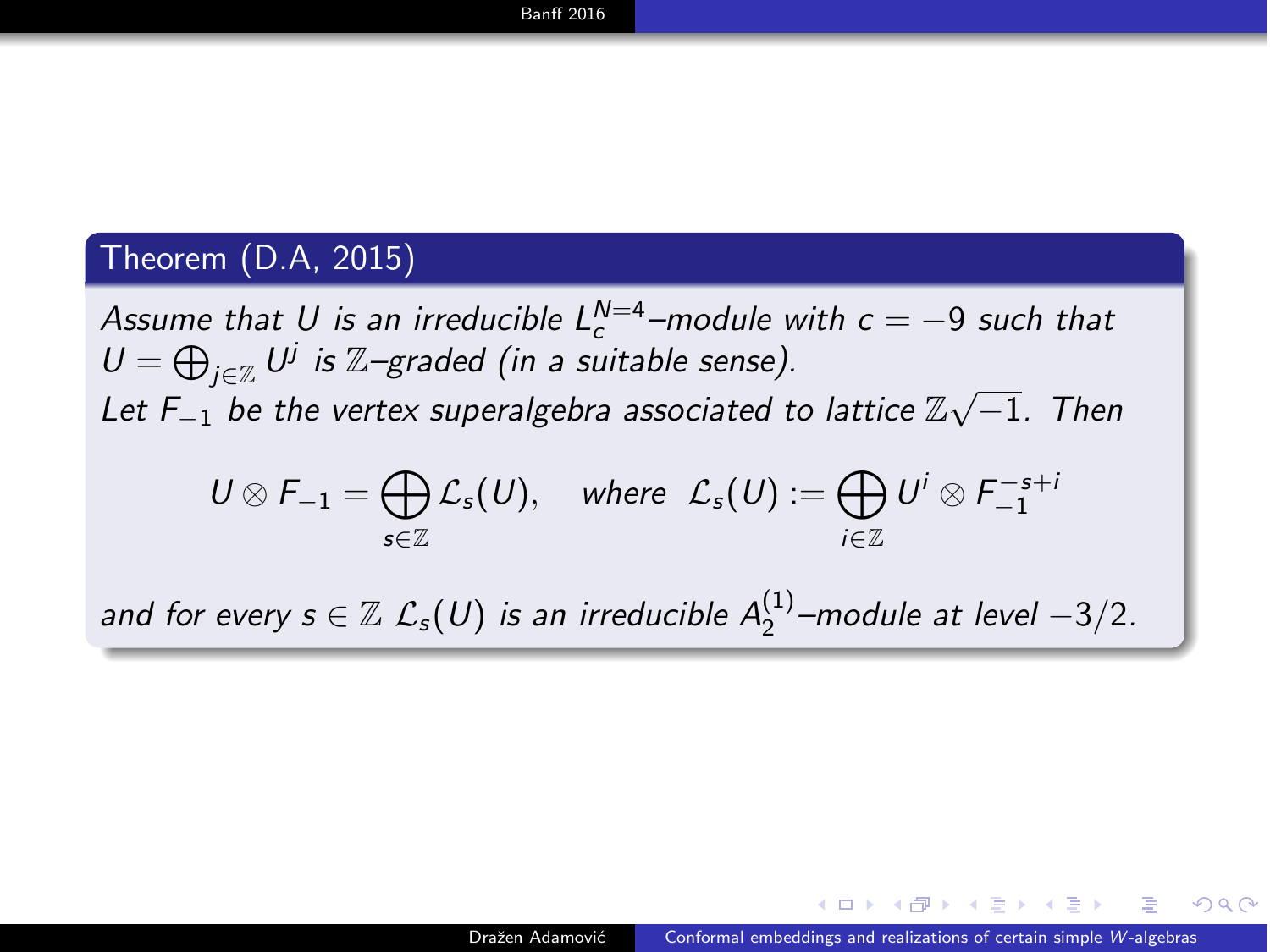### Correspondence between *W* –algebras and *sl*[(*n*)

Higher rang generalization gives a realization of  $V_k(sl(n))$ :

#### Theorem (AKMPP, 2016)

- (1) *There is a conformal embedding of*  $V_k(g/(n))$  *into the simple W*-algebra  $W_{k'} = W_{k'}(sl(2|n), f_{\theta})$  for  $k = -(n+1)/2$ ,  $k' = (n - 1)/2$ .
- (2)  $W_{k'}$  *is a semisimple*  $V_k(gl_n)$ –module.
- $(3)$  *The admissible affine vertex algebra*  $V_k(sl(n+1))$  *can be embedded in vertex algebra*  $W_{k'} \otimes F_{-1}$ .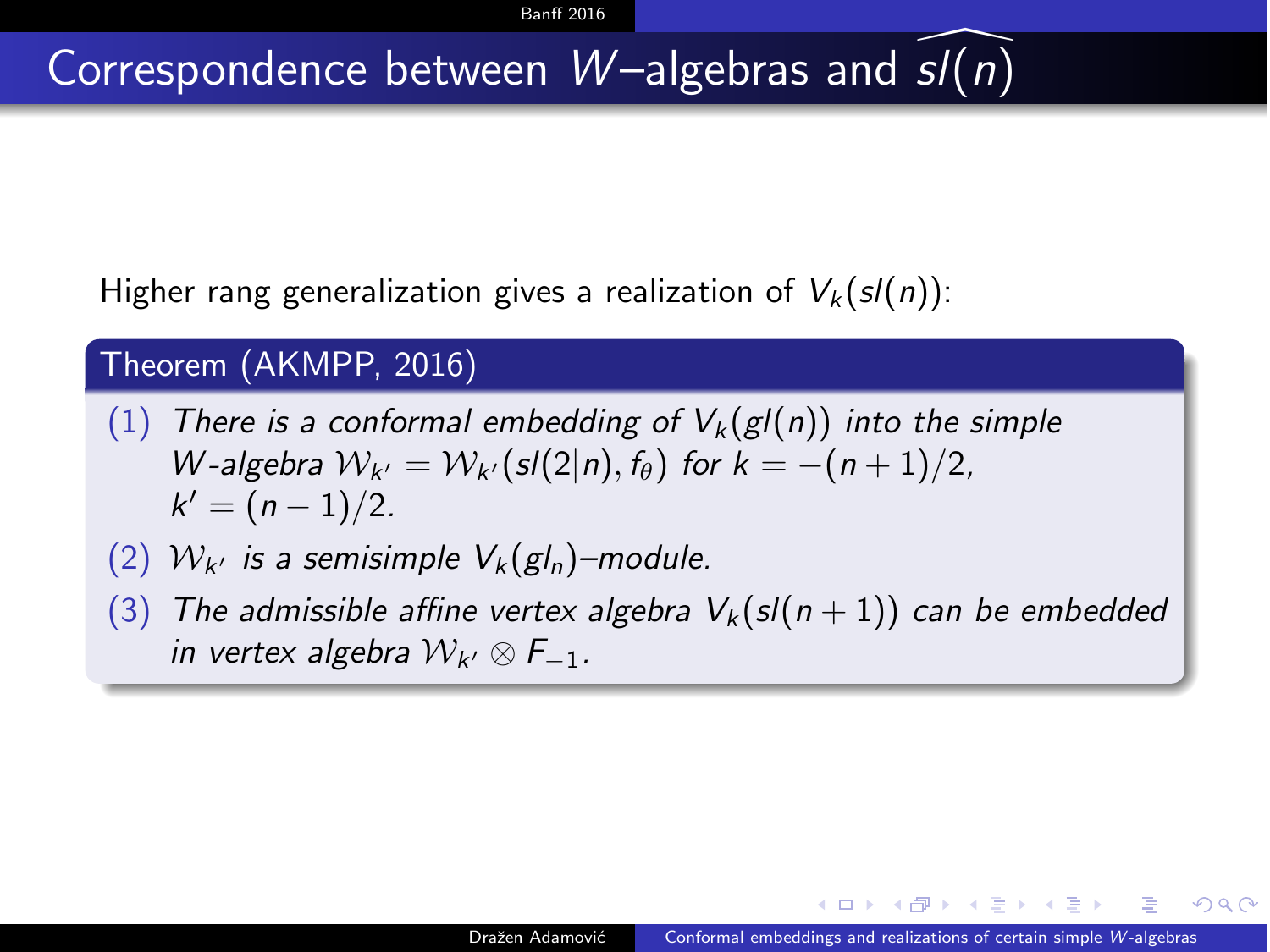### Connection with  $C_2$ –cofinite vertex algebras appearing in LCFT:

Vacuum space of  $V_k(sl_3)$  with  $k = -3/2$  contains the vertex algebra  $W_{A_2}(p)$  with  $p = 2$  (which is conjecturally  $C_2$ –cofinite). Affine vertex algebra  $V_k(sl_2)$  for  $k+2=\frac{1}{p}$ ,  $p\geq 2$  can be conformally embedded into the vertex algebra  $V^{(p)}$  generated by  $L_k(sl_2)$  and 4 primary vectors  $\tau^{\pm}_{(p)}, \overline{\tau}^{\pm}_{(p)}$ .  $V^{(p)} \cong L_c^{N=4}$  for  $p=2$ .

Drinfeld-Sokolov reduction maps  $V^{(p)}$  to the doublet vertex algebra  $A(p)$  and even part  $(V^{(p)})^{even}$  to the triplet vertex algebra  $W(p)$ . (*C*2–cofiniteness and RT of these vertex algebras were obtain in a work of D.A and A. Milas)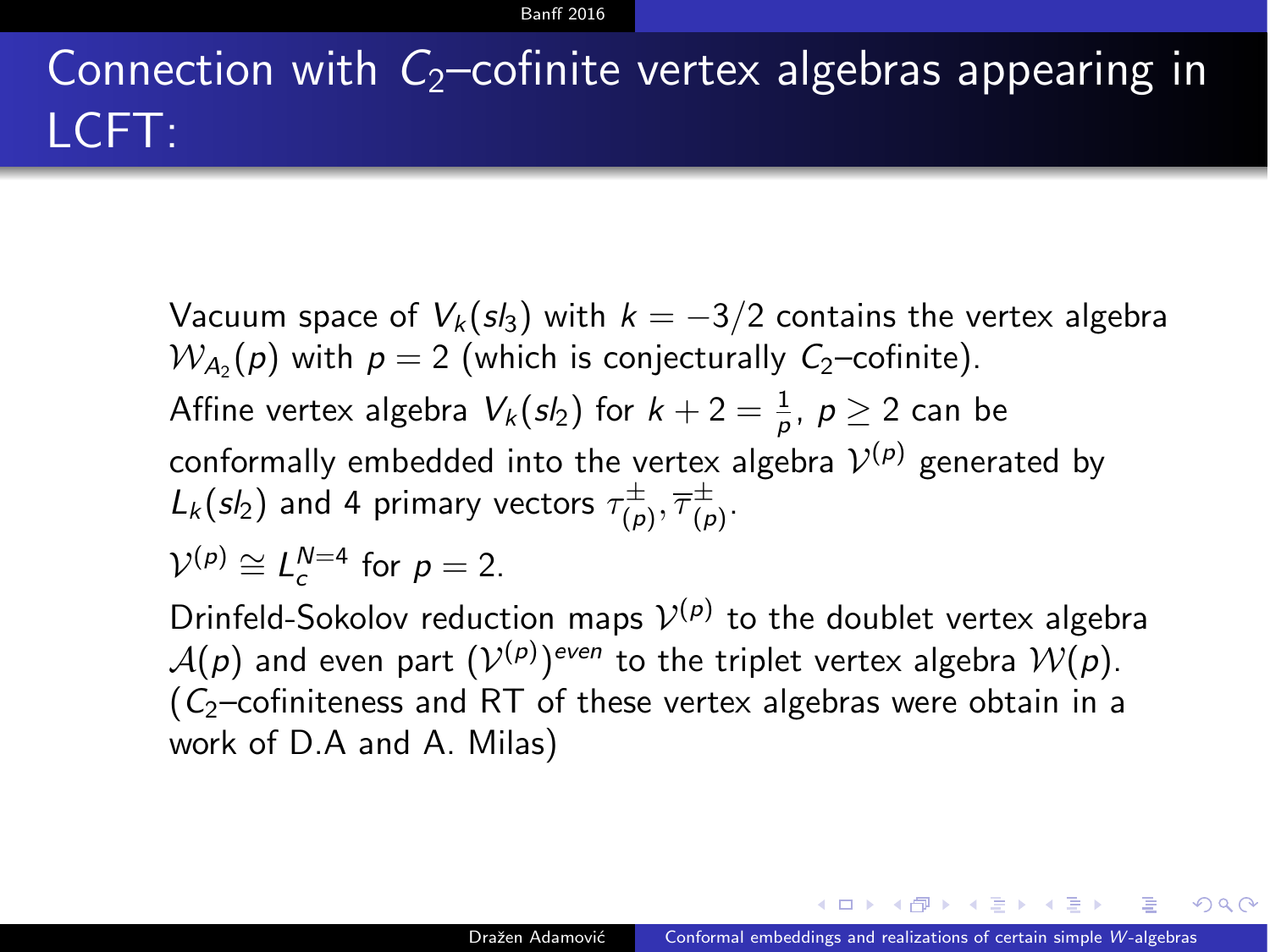### The Vertex algebra  $W_{A_2}(p)$ : Definition

We consider the lattice

$$
\sqrt{\rho}A_2=\mathbb{Z}\gamma_1+\mathbb{Z}\gamma_2,\quad \langle \gamma_1,\gamma_1\rangle=\langle \gamma_2,\gamma_2\rangle=2\rho,\ \langle \gamma_1,\gamma_2\rangle=-\rho.
$$

Let  $M_{\gamma_1,\gamma_2}(1)$  be the s Heisenberg vertex subalgebra of  $V_{\sqrt{\rho}A_2}$  generated by the Heisenberg fields  $\gamma_1(z)$  and  $\gamma_2(z)$ .

$$
\mathcal{W}_{A_2}(p) = \text{Ker}_{V_{\sqrt{p}A_2}} e_0^{-\gamma_1/p} \bigcap \text{Ker}_{V_{\sqrt{p}A_2}} e_0^{-\gamma_2/p}.
$$

We also have its subalgebra:

$$
\mathcal{W}^{0}_{A_{2}}(\rho)=\text{Ker}_{M_{\gamma_{1},\gamma_{2}}(1)}\text{e}_{0}^{-\gamma_{1}/\rho}\bigcap\text{Ker}_{M_{\gamma_{1},\gamma_{2}}(1)}\text{e}_{0}^{-\gamma_{2}/\rho}
$$

 $\mathcal{W}_{A_2}(\rho)$  and  $\mathcal{W}_{A_2}^0(\rho)$  have vertex subalgebra isomorphic to the simple  $\mathcal{W}(2,3)$ —algebra with central charge  $c_p = 2 - 24 \frac{(p-1)^2}{p}$ .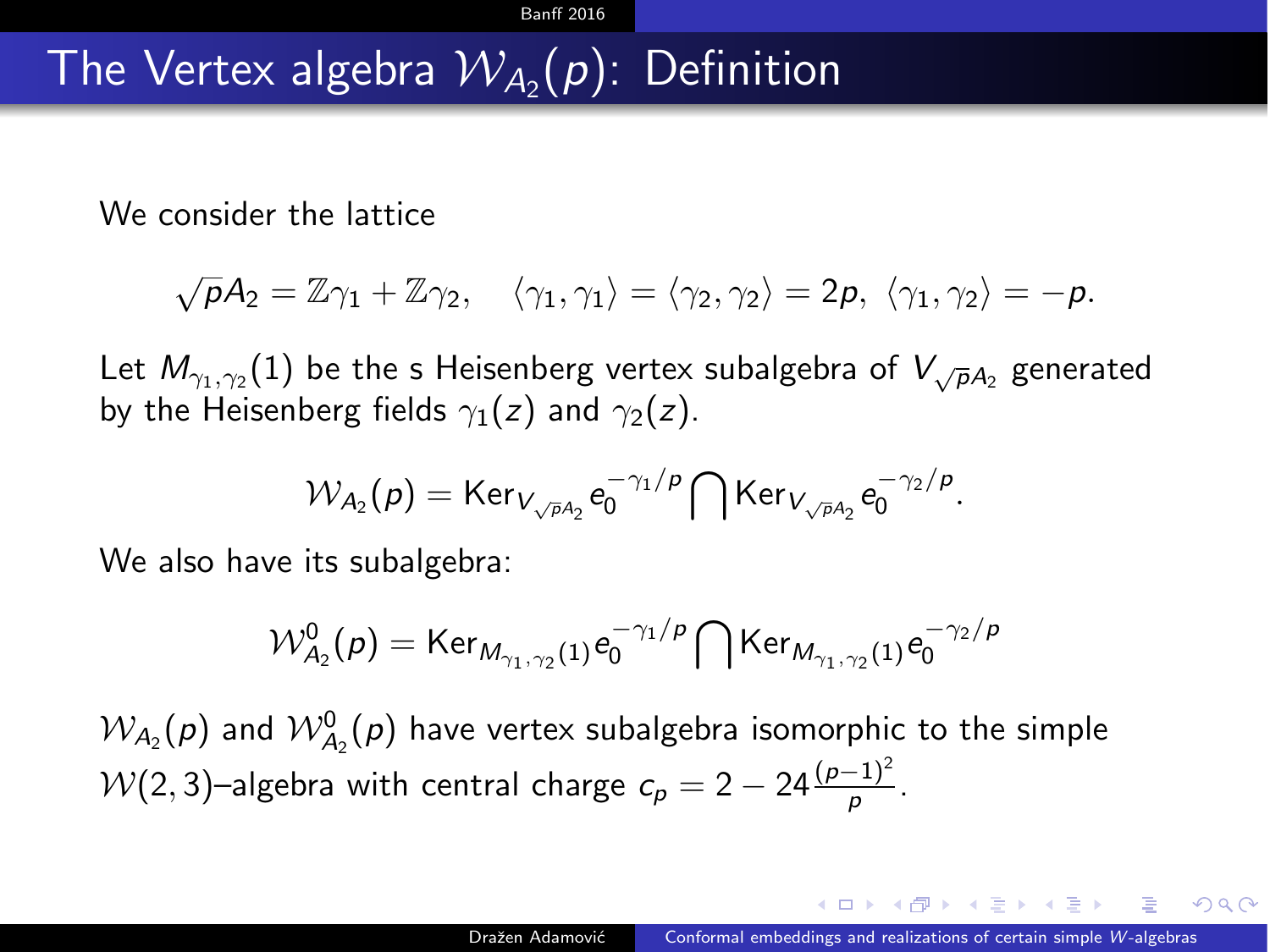### The Vertex algebra  $W_{A_2}(p)$ : Conjecture

- (i)  $W_{A_2}(p)$  is a *C*<sub>2</sub>–cofinite vertex algebra for  $p > 2$  and that it is a completely reducible  $W(2, 3) \times s/s$ –module.
- (ii)  $W_{A_2}(p)$  is strongly generated by  $W(2, 3)$  generators and by  $s/3. e^{-\gamma_1 - \gamma_2}$ , so by 8 primary fields for the  $W(2, 3)$ –algebra.

Note that  $W_{A_2}(p)$  is a generalization of the triplet vertex algebra  $\mathcal{W}(p)$  and  $\mathcal{W}_{A_2}^0(p)$  is a generalization of the singlet vertex subalgebra of *W*(*p*).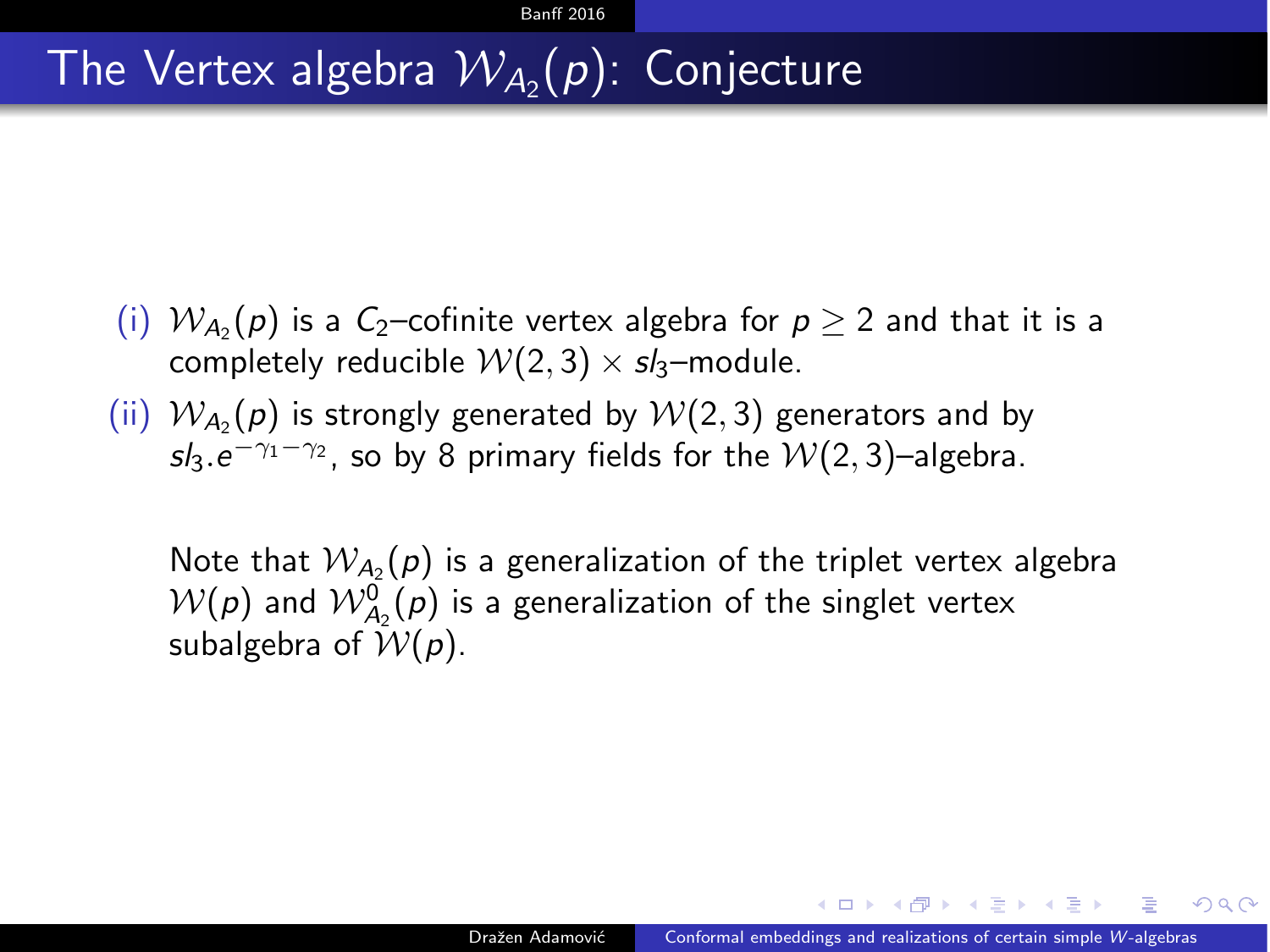**Banff** [2016](#page-1-0)

### Relation with parafermionic vertex algebras for  $p = 2$

(i) Let  $K(sl_3, k)$  be the parafermion vertex subalgebra of  $V_k(sl_3)$ . (iii) For  $k = -3/2$  we have

$$
K(sl_3,k) = \mathcal{W}_{A_2}^0(p).
$$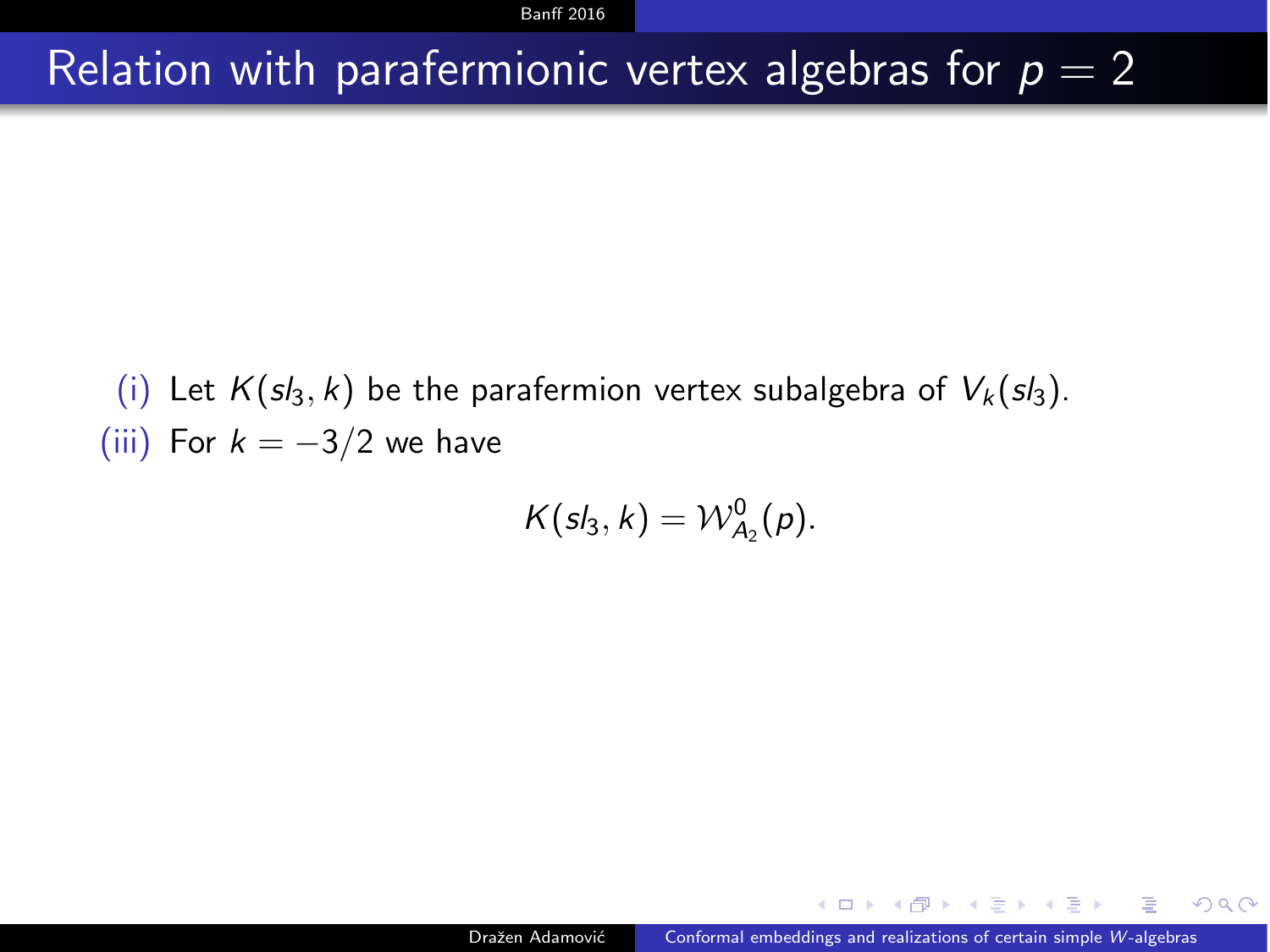#### **Banff** [2016](#page-1-0)

### Vertex algebras *<sup>R</sup>*(*p*)

Let  $F_{p/2}$  denotes the generalized lattice vertex algebra associated to the lattice  $\mathbb{Z}(\frac{p}{2}\varphi)$  such that

$$
\langle \varphi, \varphi \rangle = -\frac{2}{p}.
$$

Let  $\mathcal{R}^{(p)}$  by the subalgebra of  $\mathcal{V}^{(p)} \otimes F_{-p/2}$  generated by  $x = x(-1)$ **1**  $\otimes$  1,  $x \in \{e, f, h\}$ ,  $1 \otimes \varphi(-1)$ **1** and

$$
e_{\alpha_1,\rho} \quad := \quad \frac{1}{\sqrt{2}} \, e^{\frac{p}{2}(\delta+\varphi)} \tag{3}
$$

$$
f_{\alpha_1,p} \;\; := \;\; \frac{1}{\sqrt{2}} f(0) e_{\alpha_1,p} \tag{4}
$$

$$
e_{\alpha_2,\rho} \quad := \quad \frac{1}{\sqrt{2}} Q e^{\frac{\rho}{2}(\delta-\varphi)} \tag{5}
$$

$$
f_{\alpha_2,\rho} \quad := \quad \frac{1}{\sqrt{2}} f(0) e_{\alpha_2,\rho} \tag{6}
$$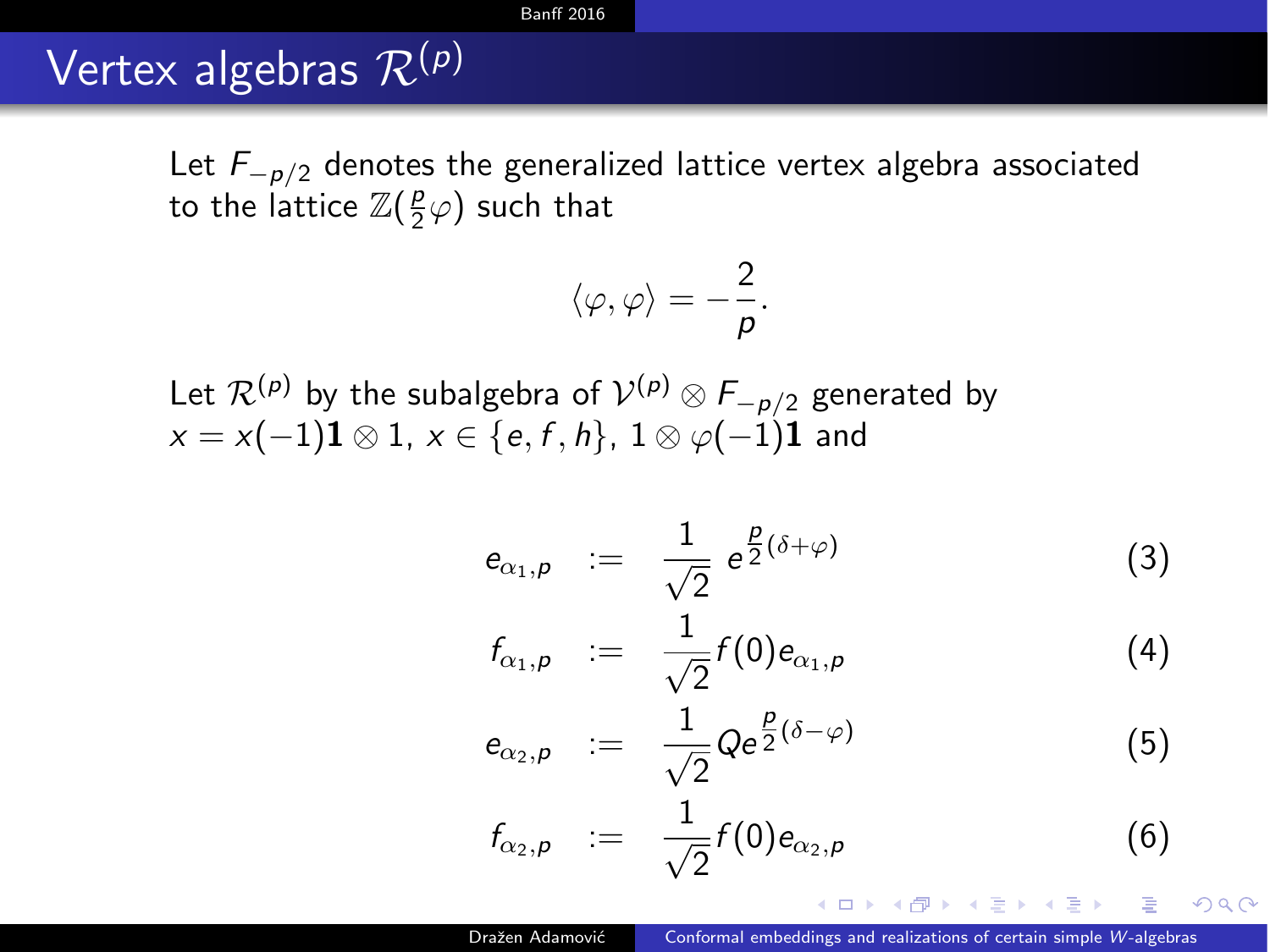### Realization of simple *W* – algebra  $W_k(sl(4), f_{\theta})$

Recall that  $\mathcal{R}^{(2)} \cong L_{A_2}(-\frac{3}{2}\Lambda_0)$ .

#### Theorem

• 
$$
\mathcal{R}^{(3)} \cong W_k(sl_4, f_\theta)
$$
 with  $k = -8/3$ .

• 
$$
W_k(sl(4), f_\theta) = \bigoplus_{i \in \mathbb{Z}} W_k(sl(4), f_\theta)^{(i)}
$$
.

• Each  $W_k(sl(4), f_\theta)^{(i)}$  *is a direct sum of infinitely many*  $V_{-5/3}(gl(2))$ –modules.